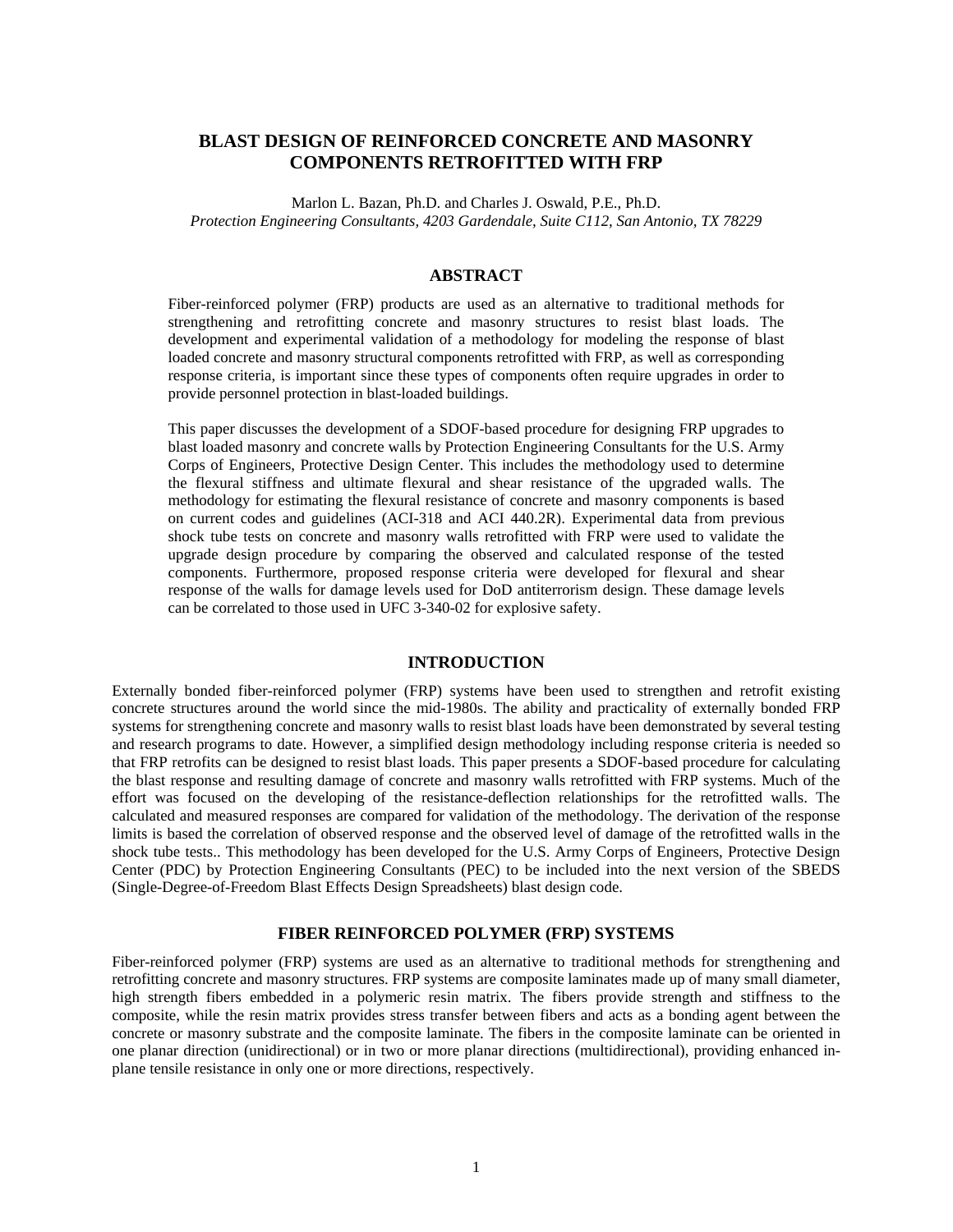|                                                                                                                                                                                                                                                                                                                                                                                                                                                                                                                                                                                                                                                                                                                                                                                                                                                                                                                                                                                                                                                                                                                                                                                                                                                                                                                                                                                                                                                                                                                                                                                                                                                                                                                             |                                                                                                                                                                                                                                                                                                                                                                                                                                                                                                                                                                                                                                                                                                                                                                                                          | Form Approved<br>OMB No. 0704-0188 |                               |                                           |                                  |  |  |
|-----------------------------------------------------------------------------------------------------------------------------------------------------------------------------------------------------------------------------------------------------------------------------------------------------------------------------------------------------------------------------------------------------------------------------------------------------------------------------------------------------------------------------------------------------------------------------------------------------------------------------------------------------------------------------------------------------------------------------------------------------------------------------------------------------------------------------------------------------------------------------------------------------------------------------------------------------------------------------------------------------------------------------------------------------------------------------------------------------------------------------------------------------------------------------------------------------------------------------------------------------------------------------------------------------------------------------------------------------------------------------------------------------------------------------------------------------------------------------------------------------------------------------------------------------------------------------------------------------------------------------------------------------------------------------------------------------------------------------|----------------------------------------------------------------------------------------------------------------------------------------------------------------------------------------------------------------------------------------------------------------------------------------------------------------------------------------------------------------------------------------------------------------------------------------------------------------------------------------------------------------------------------------------------------------------------------------------------------------------------------------------------------------------------------------------------------------------------------------------------------------------------------------------------------|------------------------------------|-------------------------------|-------------------------------------------|----------------------------------|--|--|
| does not display a currently valid OMB control number.                                                                                                                                                                                                                                                                                                                                                                                                                                                                                                                                                                                                                                                                                                                                                                                                                                                                                                                                                                                                                                                                                                                                                                                                                                                                                                                                                                                                                                                                                                                                                                                                                                                                      | Public reporting burden for the collection of information is estimated to average 1 hour per response, including the time for reviewing instructions, searching existing data sources, gathering and<br>maintaining the data needed, and completing and reviewing the collection of information. Send comments regarding this burden estimate or any other aspect of this collection of information,<br>including suggestions for reducing this burden, to Washington Headquarters Services, Directorate for Information Operations and Reports, 1215 Jefferson Davis Highway, Suite 1204, Arlington<br>VA 22202-4302. Respondents should be aware that notwithstanding any other provision of law, no person shall be subject to a penalty for failing to comply with a collection of information if it |                                    |                               |                                           |                                  |  |  |
| 1. REPORT DATE<br><b>JUL 2010</b>                                                                                                                                                                                                                                                                                                                                                                                                                                                                                                                                                                                                                                                                                                                                                                                                                                                                                                                                                                                                                                                                                                                                                                                                                                                                                                                                                                                                                                                                                                                                                                                                                                                                                           |                                                                                                                                                                                                                                                                                                                                                                                                                                                                                                                                                                                                                                                                                                                                                                                                          |                                    | 3. DATES COVERED              |                                           |                                  |  |  |
| <b>4. TITLE AND SUBTITLE</b>                                                                                                                                                                                                                                                                                                                                                                                                                                                                                                                                                                                                                                                                                                                                                                                                                                                                                                                                                                                                                                                                                                                                                                                                                                                                                                                                                                                                                                                                                                                                                                                                                                                                                                |                                                                                                                                                                                                                                                                                                                                                                                                                                                                                                                                                                                                                                                                                                                                                                                                          |                                    |                               | 5a. CONTRACT NUMBER                       |                                  |  |  |
|                                                                                                                                                                                                                                                                                                                                                                                                                                                                                                                                                                                                                                                                                                                                                                                                                                                                                                                                                                                                                                                                                                                                                                                                                                                                                                                                                                                                                                                                                                                                                                                                                                                                                                                             | <b>Blast Design Of Reinforced Concrete And Masonry Components</b>                                                                                                                                                                                                                                                                                                                                                                                                                                                                                                                                                                                                                                                                                                                                        |                                    |                               | 5b. GRANT NUMBER                          |                                  |  |  |
| <b>Retrofitted With FRP</b>                                                                                                                                                                                                                                                                                                                                                                                                                                                                                                                                                                                                                                                                                                                                                                                                                                                                                                                                                                                                                                                                                                                                                                                                                                                                                                                                                                                                                                                                                                                                                                                                                                                                                                 |                                                                                                                                                                                                                                                                                                                                                                                                                                                                                                                                                                                                                                                                                                                                                                                                          |                                    |                               |                                           | 5c. PROGRAM ELEMENT NUMBER       |  |  |
| 6. AUTHOR(S)                                                                                                                                                                                                                                                                                                                                                                                                                                                                                                                                                                                                                                                                                                                                                                                                                                                                                                                                                                                                                                                                                                                                                                                                                                                                                                                                                                                                                                                                                                                                                                                                                                                                                                                |                                                                                                                                                                                                                                                                                                                                                                                                                                                                                                                                                                                                                                                                                                                                                                                                          |                                    |                               | 5d. PROJECT NUMBER                        |                                  |  |  |
|                                                                                                                                                                                                                                                                                                                                                                                                                                                                                                                                                                                                                                                                                                                                                                                                                                                                                                                                                                                                                                                                                                                                                                                                                                                                                                                                                                                                                                                                                                                                                                                                                                                                                                                             |                                                                                                                                                                                                                                                                                                                                                                                                                                                                                                                                                                                                                                                                                                                                                                                                          |                                    |                               | <b>5e. TASK NUMBER</b>                    |                                  |  |  |
|                                                                                                                                                                                                                                                                                                                                                                                                                                                                                                                                                                                                                                                                                                                                                                                                                                                                                                                                                                                                                                                                                                                                                                                                                                                                                                                                                                                                                                                                                                                                                                                                                                                                                                                             |                                                                                                                                                                                                                                                                                                                                                                                                                                                                                                                                                                                                                                                                                                                                                                                                          |                                    |                               | 5f. WORK UNIT NUMBER                      |                                  |  |  |
| Antonio, TX 78229                                                                                                                                                                                                                                                                                                                                                                                                                                                                                                                                                                                                                                                                                                                                                                                                                                                                                                                                                                                                                                                                                                                                                                                                                                                                                                                                                                                                                                                                                                                                                                                                                                                                                                           | 7. PERFORMING ORGANIZATION NAME(S) AND ADDRESS(ES)<br>Protection Engineering Consultants, 4203 Gardendale, Suite C112, San                                                                                                                                                                                                                                                                                                                                                                                                                                                                                                                                                                                                                                                                               |                                    |                               | <b>REPORT NUMBER</b>                      | 8. PERFORMING ORGANIZATION       |  |  |
|                                                                                                                                                                                                                                                                                                                                                                                                                                                                                                                                                                                                                                                                                                                                                                                                                                                                                                                                                                                                                                                                                                                                                                                                                                                                                                                                                                                                                                                                                                                                                                                                                                                                                                                             | 9. SPONSORING/MONITORING AGENCY NAME(S) AND ADDRESS(ES)                                                                                                                                                                                                                                                                                                                                                                                                                                                                                                                                                                                                                                                                                                                                                  |                                    |                               |                                           | 10. SPONSOR/MONITOR'S ACRONYM(S) |  |  |
|                                                                                                                                                                                                                                                                                                                                                                                                                                                                                                                                                                                                                                                                                                                                                                                                                                                                                                                                                                                                                                                                                                                                                                                                                                                                                                                                                                                                                                                                                                                                                                                                                                                                                                                             |                                                                                                                                                                                                                                                                                                                                                                                                                                                                                                                                                                                                                                                                                                                                                                                                          |                                    |                               | 11. SPONSOR/MONITOR'S REPORT<br>NUMBER(S) |                                  |  |  |
| 12. DISTRIBUTION/AVAILABILITY STATEMENT                                                                                                                                                                                                                                                                                                                                                                                                                                                                                                                                                                                                                                                                                                                                                                                                                                                                                                                                                                                                                                                                                                                                                                                                                                                                                                                                                                                                                                                                                                                                                                                                                                                                                     | Approved for public release, distribution unlimited                                                                                                                                                                                                                                                                                                                                                                                                                                                                                                                                                                                                                                                                                                                                                      |                                    |                               |                                           |                                  |  |  |
| <b>13. SUPPLEMENTARY NOTES</b>                                                                                                                                                                                                                                                                                                                                                                                                                                                                                                                                                                                                                                                                                                                                                                                                                                                                                                                                                                                                                                                                                                                                                                                                                                                                                                                                                                                                                                                                                                                                                                                                                                                                                              | See also ADM002313. Department of Defense Explosives Safety Board Seminar (34th) held in Portland,                                                                                                                                                                                                                                                                                                                                                                                                                                                                                                                                                                                                                                                                                                       |                                    |                               |                                           |                                  |  |  |
| Oregon on 13-15 July 2010, The original document contains color images.<br>14. ABSTRACT<br>Fiber-reinforced polymer (FRP) products are used as an alternative to traditional methods for<br>strengthening and retrofitting concrete and masonry structures to resist blast loads. The development and<br>experimental validation of a methodology for modeling the response of blast loaded concrete and masonry<br>structural components retrofitted with FRP, as well as corresponding response criteria, is important since<br>these types of components often require upgrades in order to provide personnel protection in blast-loaded<br>buildings. This paper discusses the development of a SDOF-based procedure for designing FRP upgrades<br>to blast loaded masonry and concrete walls by Protection Engineering Consultants for the U.S. Army<br>Corps of Engineers, Protective Design Center. This includes the methodology used to determine the<br>flexural stiffness and ultimate flexural and shear resistance of the upgraded walls. The methodology for<br>estimating the flexural resistance of concrete and masonry components is based on current codes and<br>guidelines (ACI-318 and ACI 440.2R). Experimental data from previous shock tube tests on concrete and<br>masonry walls retrofitted with FRP were used to validate the upgrade design procedure by comparing the<br>observed and calculated response of the tested components. Furthermore, proposed response criteria were<br>developed for flexural and shear response of the walls for damage levels used for DoD antiterrorism<br>design. These damage levels can be correlated to those used in UFC 3-340-02 for explosive safety. |                                                                                                                                                                                                                                                                                                                                                                                                                                                                                                                                                                                                                                                                                                                                                                                                          |                                    |                               |                                           |                                  |  |  |
| <b>15. SUBJECT TERMS</b><br>16. SECURITY CLASSIFICATION OF:                                                                                                                                                                                                                                                                                                                                                                                                                                                                                                                                                                                                                                                                                                                                                                                                                                                                                                                                                                                                                                                                                                                                                                                                                                                                                                                                                                                                                                                                                                                                                                                                                                                                 |                                                                                                                                                                                                                                                                                                                                                                                                                                                                                                                                                                                                                                                                                                                                                                                                          |                                    | <b>17. LIMITATION OF</b>      | 18. NUMBER                                | 19a. NAME OF                     |  |  |
| a. REPORT<br>unclassified                                                                                                                                                                                                                                                                                                                                                                                                                                                                                                                                                                                                                                                                                                                                                                                                                                                                                                                                                                                                                                                                                                                                                                                                                                                                                                                                                                                                                                                                                                                                                                                                                                                                                                   | b. ABSTRACT<br>unclassified                                                                                                                                                                                                                                                                                                                                                                                                                                                                                                                                                                                                                                                                                                                                                                              | c. THIS PAGE<br>unclassified       | <b>ABSTRACT</b><br><b>SAR</b> | OF PAGES<br>41                            | <b>RESPONSIBLE PERSON</b>        |  |  |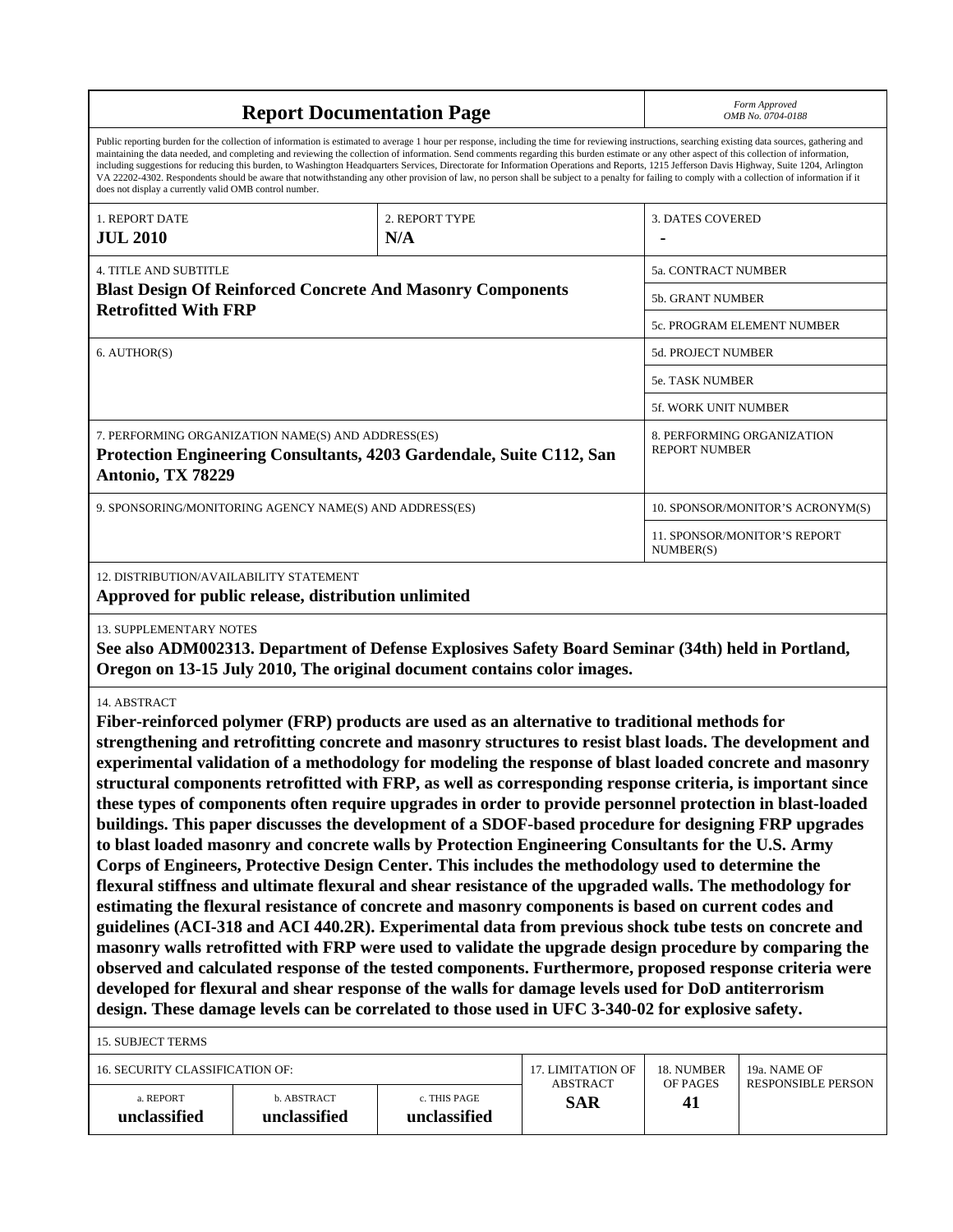The most widely used type of polymer matrix for applications in building structures is epoxy resins. Other types of polymer matrix include polyesters, vinyl esters, or phenolics resins. The main type of fibers used commercially in civil engineering applications are glass (GFRP), carbon (CFRP) and aramid (AFRP). Table 1 lists the common types of FRP systems used for strengthening building components and corresponding material properties. In general, carbon fiber composites have higher strength and stiffness (elastic modulus), but lower strain capacity, than glass or aramid composites. Carbon fibers have high resistance to alkali or acid attacks, but they can cause galvanic corrosion when in contact with metals (which can be prevented by the resin) and do not have the electrical insulation properties of E-glass fibers. Aramid fibers have good mechanical properties with high strength and stiffness (elastic modulus) in between the corresponding values for glass and carbon fibers. Aramid fiber composites offer the additional advantage of toughness or impact resistance and good electrical and thermal insulation properties. FRP composites made of high-strength steel fibers (SFRP) are also available. The steel fibers consist on steel wires twisted together to form steel cords which, due to the unwinding effects of the cords at high tensile loads, provides high strain capacity (in the range of 0.02 to 0.05). The twisted steel wires also provide adequate bond to the polymer matrix. All the fiber types in Table 1 can be used for blast design and the choice of fiber type is often an economic one.

| <b>FRP</b> Type                                                                         | Yield Strength*<br>(ksi) | <b>Modulus of Elasticity</b><br>(ksi) |  |  |  |  |
|-----------------------------------------------------------------------------------------|--------------------------|---------------------------------------|--|--|--|--|
| Carbon Fibers (CFRP)                                                                    | 100 to 350               | 15000 to 21000                        |  |  |  |  |
| E-Glass Fibers (GFRP)                                                                   | 75 to 200                | 3000 to 6000                          |  |  |  |  |
| Aramid Fibers (AFRP)                                                                    | 100 to 250               | 6000 to 10000                         |  |  |  |  |
| * Manufacturer's recommended value not including any environmental effects or debonding |                          |                                       |  |  |  |  |

The FRP reinforcement is typically applied to a concrete or masonry wall surface as a wet layup system or a precured system. In a wet layup system, a mat with only the fibers is applied to the wall and resin is placed around the fibers that bonds the fibers together and bonds them to the wall. The resin cures against the wall in-situ similar to cast-in-place concrete. In a pre-cured system, the resin is placed around the fibers and cured at the manufacturing plant. The fiber-resin system, which is typically a very thin mat, is attached to the wall with structural adhesive in a process similar to attaching wall paper to a wall. In both cases, the preparation of the wall surface is an extremely important part of achieving a bond that can transfer the full load capacity of the fibers into the wall so that the fibers and wall act as a composite system. However, even in the case of good wall preparation, this bond is typically the weak point of the overall composite system due to environmental degradation of the resin and adhesive. The existing substrate below the concrete or masonry wall surface should have enough tensile and shear strength to transfer the force and develop the strength of the bonded FRP reinforcement.

The durability of the constituent materials of FRP systems can be significantly reduced by prolonged exposure aggressive environment (humidity, salt water, alkalinity, or freezing-and-thawing cycles). Protective coatings can be used to reduce or eliminate the effect of environmental is they are maintained through the life of the FRP systems. ACI 440-2R provides environmental reduction factors for different exposure conditions to be used in the design of FRP retrofits for concrete structures (see Table 2). These values are conservative and do not necessarily cover the different types of FRP systems or explicitly account for the use of protective coatings. Durability test data can be obtained from manufacturers for FRP systems with and without protective coatings. Furthermore, the mechanical properties of FRP materials suffer degradation when subjected to high temperatures. The elastic modulus of the resins and bond properties between the FRP and concrete surface are reduced at temperatures above 140 to 180 °F (typical range of glass-transition temperature for commercially available FRP systems). However, the mechanical properties of the fibers are affected at higher temperatures (350  $\degree$ F for aramid fibers, 530  $\degree$ F for glass fibers and 1800  $\degree$ F for generating fibers). Test results have shown that the tensile strength of the overall <sup>o</sup>F for carbon fibers). Test results have shown that the tensile strength of the overall composites can reduce more than 20% at temperatures above 480 °F for GFRP and CFRP materials.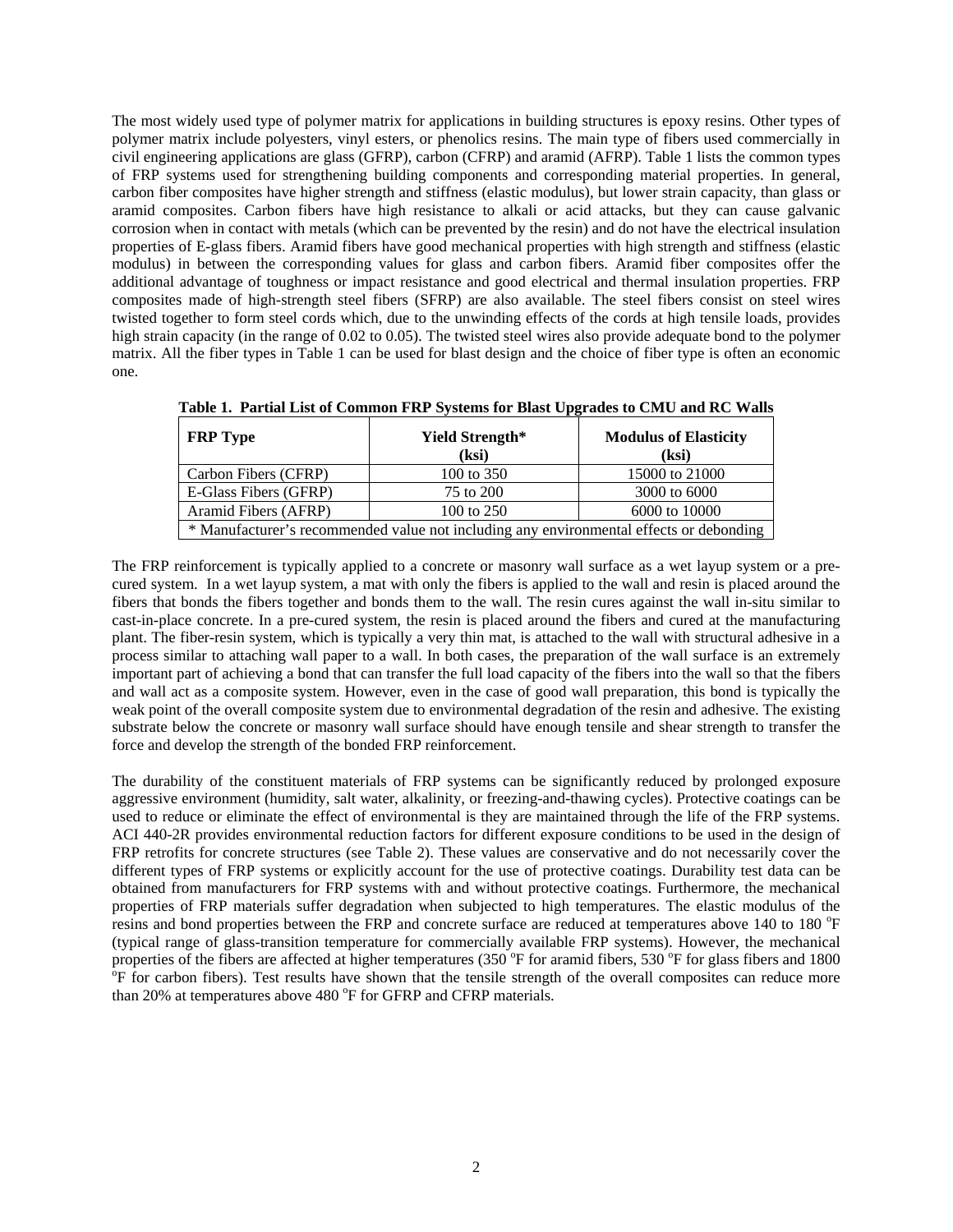| <b>Exposure Conditions</b>         | <b>Fiber Type</b> | <b>Environmental</b>    |
|------------------------------------|-------------------|-------------------------|
|                                    |                   | reduction factor, $C_F$ |
| Interior exposure                  | Carbon            | 0.95                    |
|                                    | Glass             | 0.75                    |
|                                    | Aramid            | 0.85                    |
| Exterior exposure (bridges, piers, | Carbon            | 0.85                    |
| and unenclosed parking garages)    | Glass             | 0.65                    |
|                                    | Aramid            | 0.75                    |
| Aggressive environment (chemical   | Carbon            | 0.80                    |
| plants and wastewater treatment    | Glass             | 0.50                    |
| plants)                            | Aramid            | 0.70                    |

**Table 2: Environmental Reduction Factor,**  $C_F$  **(ACI 440.2R)** 

## **EQUIVALENT SDOF MODELING FOR REINFORCED CONCRETE AND MASONRY WALLS RETROFITTED WITH FRP**

The Single-Degree-of-Freedom (SDOF) methodology is a widely accepted design approach by the U.S. government and industry for analyzing the dynamic response of structural components subjected to blast load. In the SDOF methodology, the structural component is analyzed as an equivalent spring-mass system. The spring and mass properties of the SDOF model are calculated so that the SDOF system will have the same displacement history as the point of maximum deflection on the component for a given blast load. This methodology is well documented in a number of sources including UFC 3-340-02 and ASCE (1997), and it has been implemented into the SBEDS (Single-Degree-of-Freedom Blast Effects Design Spreadsheets) blast design code distributed by the U.S. Army Corps of Engineers, Protective Design Center (PDC) (PDC-TR 06-01, 2008).

A necessary part of the SDOF methodology for analysis of reinforced concrete (RC) and concrete masonry unit (CMU) walls retrofitted with FRP is the definition of the resistance function, which represents the resisting force developed by the structural component at a given deflection during its dynamic response to the applied blast load. For RC and masonry walls retrofitted with FRP, the resistance function can be defined as a bilinear elastic-plastic function (with very limited plasticity) as shown in Figure 1. The ultimate resistance  $(R_u)$  and flexural stiffness  $(K)$ are calculated based on static structural analysis relationships as discussed below. The yield deflection, X<sub>y</sub>, is also shown in Figure 1 and is defined in Equation 9. The resistance vs. deflection relationship is only valid out to the deflections corresponding to the maximum ductility ratios and/or support rotations allowable for the design.



**Figure 1. Resistance vs Deflection Curve for RC and CMU wall retrofitted with FRP** 

The ultimate resistance,  $R_u$  is a function of the ultimate moment capacity or the ultimate shear capacity of the retrofitted wall. For a one-way simply supported member with uniform load, the ultimate flexural resistance (*Ruf*) is given in Equation 1. This is the ultimate load capacity of the wall in flexural response. Due to the brittle nature of FRP response and a lack of blast test on walls with indeterminate supports, the wall is not assumed to have sufficient ductility to develop multiple yield locations before failing. If the shear capacity of the wall is less than the flexural capacity, then the ultimate resistance is based on the shear load capacity (i.e. uniform pressure load causing shear failure near the supports)  $(R<sub>uv</sub>)$  of the wall, as shown in Equation 2. In this case, the wall is assumed to responds in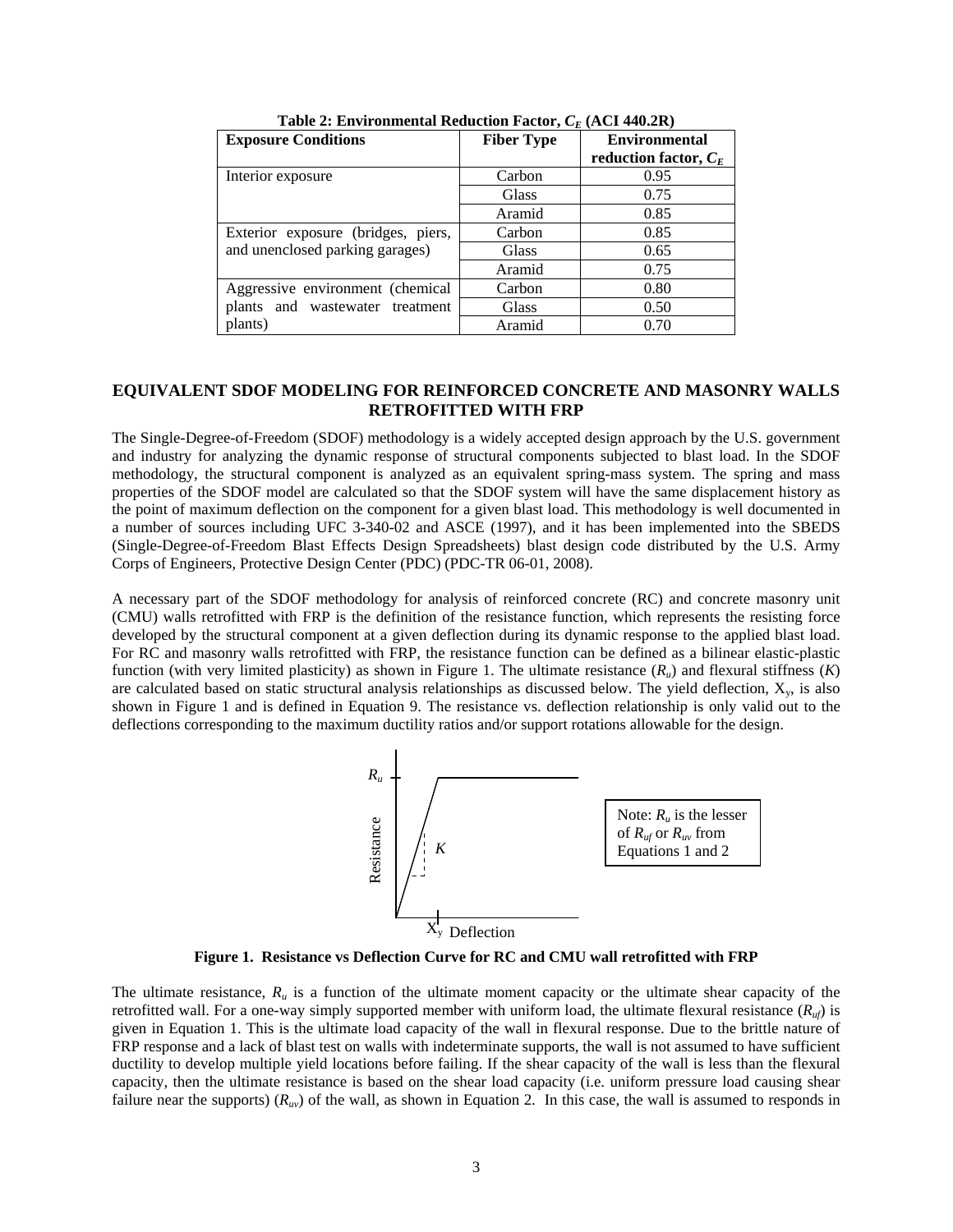flexure up to pressure load causing a shear load at the critical shear section of the wall equal to the shear capacity. Therefore,  $R_u$  is based on the controlling load capacity (i.e. lesser of  $R_{u f}$  or  $R_{u v}$ ). The challenge for modeling the blast response of RC and masonry walls reinforced with FRP is to determine appropriate values for the moment capacity, shear capacity, and moment of inertia as discussed below.

$$
R_{\rm uf} = \frac{8M_{\rm du}}{L^2}
$$

**Equation 1** 

where:

 $R_{\textit{uf}}$  = ultimate flexural resistance

 $M_{du}$  = ultimate dynamic positive moment capacity per unit width of the member at midspan  $L =$  member span

$$
R_{uv} = \frac{V_{cap}}{(C_v L - \kappa d)}
$$
 Equation 2

where:

 $R_{uv}$  = ultimate shear resistance

 $V_{cap}$  = shear capacity of the member per unit width along the supports

 $L =$  member span

- $d =$  distance from the extreme concrete/masonry fiber in compression to the tension reinforcement (equal to the member thickness for FRP-retrofitted wall)
- $\kappa = 1$  if critical shear location is at a distance *d* from support, otherwise  $\kappa = 0$
- $C_v$  = shear span coefficient *V/(R<sub>u</sub>L)* from PDC-TR 06-01 Table 4-3 and 4-4

 $(C_v = 0.5$  for simply supported uniformly loaded members)

The ultimate dynamic moment capacity of a RC or masonry member reinforced with FRP composites is equal to the static moment capacity calculated using standard flexure theory and analysis methods from ACI 440.2R and ACI 318-05 and dynamic material strengths as explained below. Although ACI 440.2R does not explicitly address masonry structures, its methods for calculating the ultimate moment capacity of a rectangular section can be applied to masonry wall members upgraded with FRP. The ultimate moment capacity is therefore calculated as shown in Equation 3. The stress and force terms in are based on strain compatibility (i.e. linear distribution of axial strain along the component cross section), equilibrium of internal forces, and the controlling mode of failure (i.e. FRP tension failure or debonding, or concrete/masonry crushing).

$$
M_u = A_f f_f (h - c) + A_s f_s (d - c) + A_s f_s (c - d') + C_c \left( c - \frac{k_2 c}{2} \right)
$$
 Equation 3

where:

 $M_u$  = ultimate moment capacity per unit width

 $A_f$  = area of FRP reinforcement per unit width

 $A<sub>s</sub>$  = area of tension steel reinforcement per unit width

- $A_{s}$  = area of compression steel reinforcement per unit width
- $f_f$  = stress in the FRP laminate
- $f_{s}$  = stress in the tension steel reinforcement (typically equal to yield strength)
- $f_s$  = stress in the compression steel reinforcement
- $h =$  distance from the extreme concrete/masonry fiber in compression to the FRP laminate (i.e. typically total thickness of member)
- $d =$  distance from the extreme concrete/masonry fiber in compression to the tension steel
- $d =$  distance from the extreme concrete/masonry fiber in compression to the compression steel
- $c =$  depth of the neutral axis from the extreme concrete/masonry fiber

 $k_2$  = factor defining location of the resultant compression force  $C_c$  relative to the extreme compression fiber  $C_c$  = resultant compression force in concrete/masonry based on strain compatibility and enhanced dynamic compression strength.  $C_c$  and  $k_2$  may be calculated using the rectangular Whitney stress block or based on a simplified concrete stress-strain curve.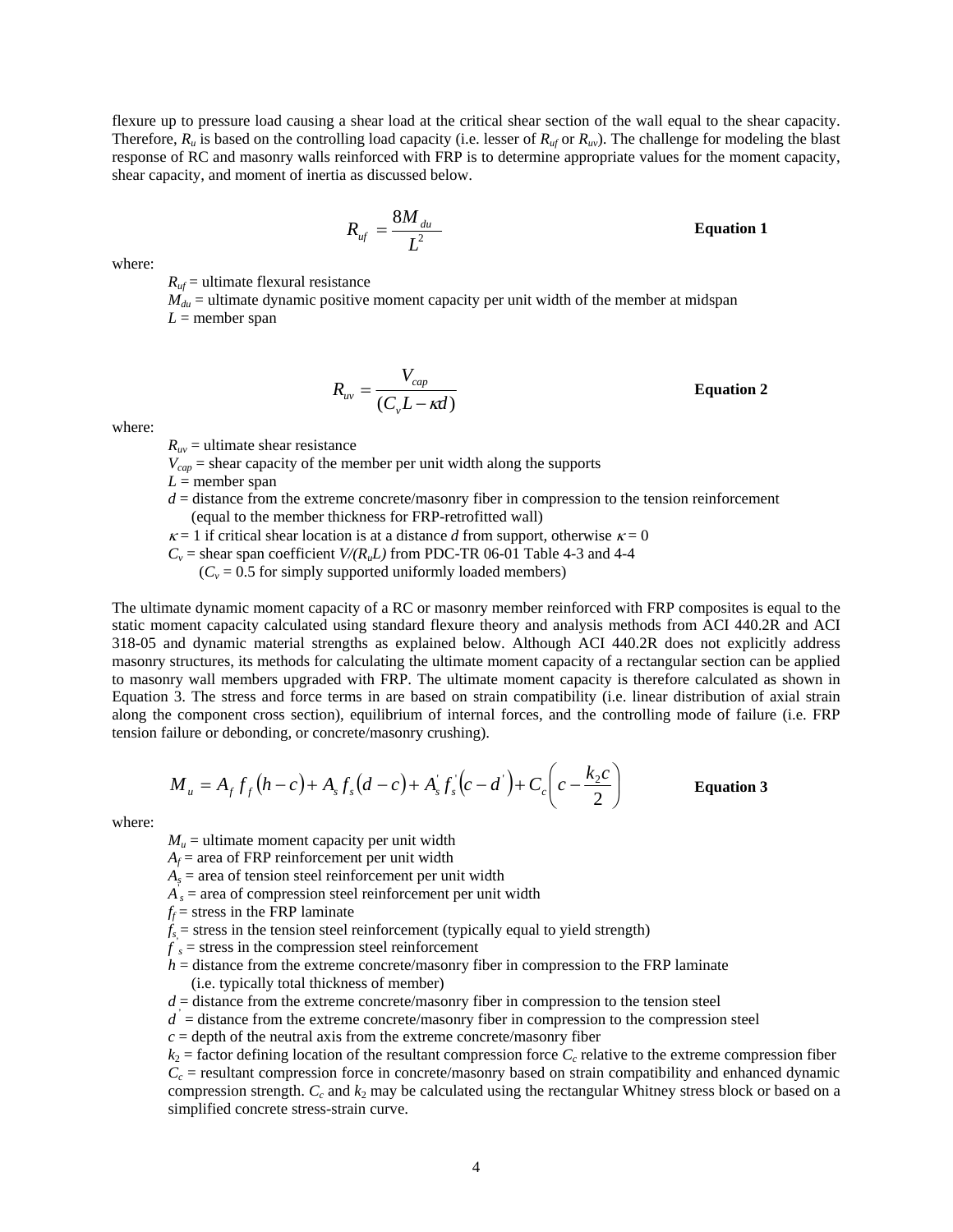The wall material dynamic compression strength and reinforcing steel dynamic yield strength in Equation 3 include an increase factor in the range of 1.2 to account for strain-rate effects, as discussed in UFC 3-340-02. A static increase factor of 1.1 is also included for the reinforcing steel yield strength to account for typical variation between the actual yield strengths and minimum specified value. No static or dynamic increase factor is assumed for FRP. Concrete or masonry crushing is assumed to occur if the compressive strain in the concrete reaches its maximum usable strain ( $\varepsilon_{cu}$  = 0.003 for RC or  $\varepsilon_{cu}$  = 0.0025 for masonry). Rupture or debonding of the externally bonded FRP is assumed to occur if its strain reaches the design rupture strain (*εfu*) or debonding strain (*εfd*) before the concrete reaches its maximum usable strain. The FRP stress is assumed proportional to the strain based on the modulus of elasticity for the FRP reported by the manufacturer. Any conventional reinforcing steel is assumed ductile enough that it will yield and will not strain to failure prior to the concrete/masonry or FRP.

The design limit strength of the FRP for blast loading  $(f_{\beta})$  is defined in Equation 4. The environmental reduction factor  $(C_E)$  in Equation 4 varies from 0.95 to 0.50 as defined in ACI 440.2R-02 and accounts for possible degradation of FRP properties caused by long-term environmental exposure. The bond-dependent coefficient for blast loading, *Km<sub>b</sub>*, is calculated as shown in Equation 5. Based on comparisons to blast test data that are discussed later in this paper,  $K_{mb}$  can be based on the procedures in ACI 440.2R-02 rather than the more conservative criteria in ACI 440.2R-08. However, both versions of ACI 440.2R are developed for static loading and improved modeling will be possible if there is future test data that will allow development of new equations for  $K_{mb}$  and  $f_{fb}$  specifically for strain-rates consistent with response of retrofitted walls to blast loading.

$$
f_{fb} = K_{mb} f_{fu}
$$
 where  $f_{f_u} = C_E f_{f_u}^*$  **Equation 4**

where:

 $f_{fb}$  = blast design limit stress in the FRP (considering environmental and debonding effects)

 $f_{f\mu}$  = ultimate strength at failure accounting for environmental conditions

 $C_E$  = the environmental reduction factor (see Table 2)

 $f_{\hat{i}\hat{i}}$  = the ultimate strength of the FRP reinforcement reported by the manufacturer

 $K_{mb}$  = bond-dependent coefficient for blast response

$$
K_{mb} = \frac{1}{60\varepsilon_{fu}} \left( 1 - \frac{nE_f t_f}{2000000} \right) \le 0.9
$$
 for  $nE_f t_f < 1000000$   

$$
K_{mb} = \frac{1}{60\varepsilon_{fu}} \left( 1 - \frac{500000}{nE_f t_f} \right) \le 0.9
$$
 for  $nE_f t_f > 1000000$ 

**Equation 5** 

where:

 $K_{mb}$  = bond-dependent coefficient for blast response  $\varepsilon_{fu}$  = design rupture strain of FRP reinforcement =  $f_{fu}$  /  $E_f$  $n =$  number of plies of FRP reinforcement  $E_f$  = tensile modulus of elasticity of FRP (psi)  $t_f$  = nominal thickness of one ply of FRP reinforcement (in)

 $\setminus$ 

The stiffness (*K*) in Figure 1 is defined for different support and loading conditions as a function of the concrete or masonry modulus of elasticity, the component span length, and the component moment of inertia. For the case of one-way uniformly loaded members with simple supports (i.e. the most common condition for walls), the flexural stiffness is determined by Equation 6. The resistances and stiffnesses for other boundary conditions are determined in a similar manner as shown in Equation 1, Equation 2, and Equation 6 except that different constants are used and the negative moment capacity of components with fixed boundary conditions is used (PDC-TR 06-01).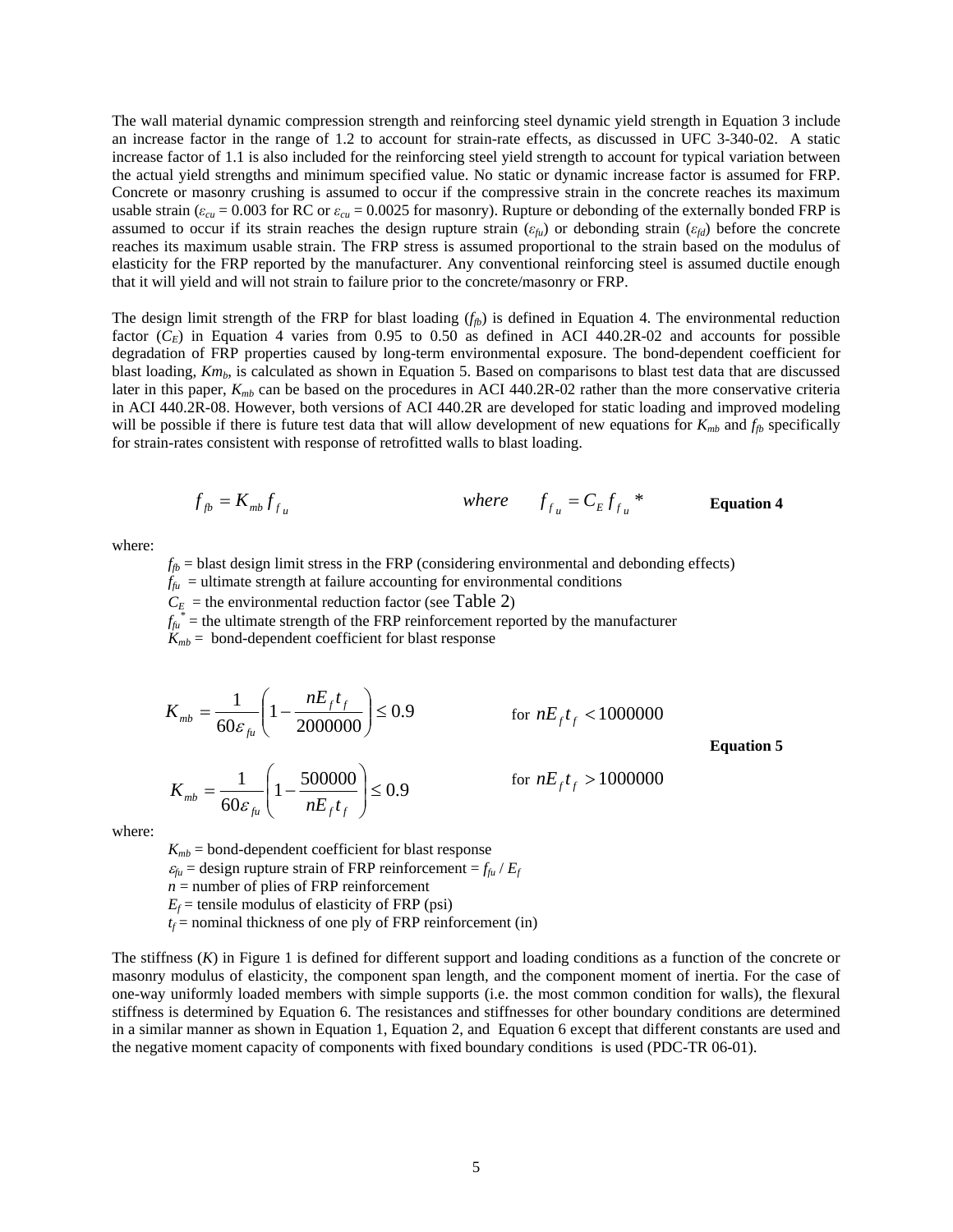# $K = \frac{384}{5} \frac{EI_{cr}}{L^4}$  **Equation 6**

where:

 $L =$  clear span of the member  $E =$  concrete modulus of elasticity

 $I_{cr}$ = fully cracked moment of inertia per unit width

As stated in Equation 6, the fully cracked moment of inertia is used to determine the stiffness of the equivalent SDOF system for a RC or masonry component reinforced with FRP. In reality, the moment of inertia changes during response to blast load from the uncracked, or partially cracked moment of inertia if there is cracking from previous loading, to a fully cracked moment of inertia. Comparisons between the calculated response of the equivalent SDOF system and the measured response from a number of blast tests shows that the equivalent SDOF system can provide results that are sufficiently accurate for blast design if the stiffness is based on a single moment of inertia value from the fully cracked cross section.

5  $L^4$ 

384

Based on the current state-of-the-knowledge, FRP applied to the surface of walls is not assumed to increase the wall shear capacity against lateral blast loads. The shear capacity in Equation 2, *Vcap*, is therefore equal to the dynamic diagonal shear capacity of the concrete or masonry wall. For RC walls, the dynamic diagonal shear capacity of concrete per unit width,  $V_c$ , can be calculated as shown in Equation 7 (PDC TR 06-01).

$$
V_c = 2\sqrt{f_{dc}}d
$$
 Equation 7

where:

 $V_c$  = concrete dynamic diagonal shear capacity per unit width (lb/in)  $f'_{dc}$  = concrete dynamic compressive strength (psi)  $d =$  distance from the extreme concrete fiber in compression to the tension steel (in)

The dynamic diagonal shear capacity per unit width of masonry walls,  $V_m$ , can be calculated using Equation 8. Conservatively the masonry static compressive strength,  $f'_{m}$ , is used instead of the dynamic compressive strength. The net shear area per unit width, *Anet*, is the sum of the CMU block area and grouted area through the wall thickness. This area can be calculated based on minimum dimensions for the web and face shell for standard CMU blocks. The use of net area for shear capacity is based on a similar approach in ACI 530-02 (2002). For fully grouted CMU, the net area is based on the whole cross section of the wall. This approach agrees well with limited blast test data for masonry walls controlled by shear response, as discussed later in this paper. The shear strength of ungrouted CMU walls can be increased significantly by grouting the voids of the walls as part of the FRP retrofit. In all cases, the wall connections to the supporting frame and/or foundation must transfer the calculated reaction force from the retrofitted wall into the supports.

$$
V_m = 2\sqrt{f_m} A_{net}
$$

#### 2 **Equation 8**

where:

 $V_m$  = masonry dynamic diagonal shear capacity per unit width (lb/in)  $f'_m$  = masonry static compressive strength (psi)  $A_{net}$  = net shear area per unit width (in<sup>2</sup>/in)

The yield deflection,  $X_v$ , in Figure 1 is calculated as shown in Equation 9. This represents the deflection causing the ultimate dynamic moment capacity,  $M_{du}$ , in the retrofitted wall panel, or shear capacity,  $V_{cap}$ , depending on the controlling failure mode. In the case that the moment capacity controls the ultimate resistance, the yield deflection is the deflection where either; 1) rupture or debonding of the FRP occurs, or 2) crushing in the masonry or concrete occurs, depending on the mode that controls the ultimate moment capacity of the wall.

$$
X_{y} = \frac{R_{u}}{K}
$$
 Equation 9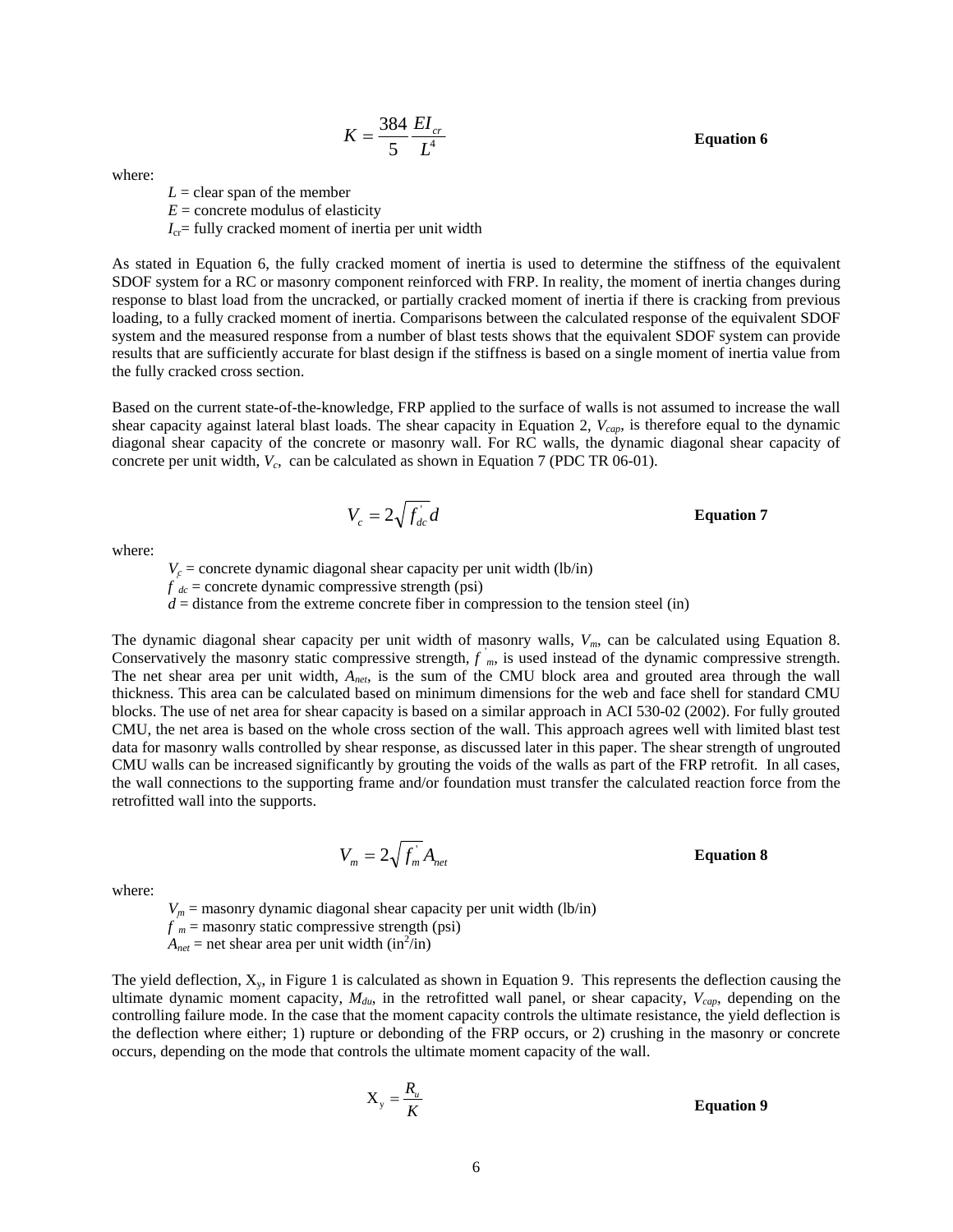## **COMPARISON OF BLAST DESIGN METHODOLOGY TO BLAST TEST DATA**

The blast design methodology described in the previous sections was used to calculate the maximum response of concrete and CMU walls upgraded with FRP and subjected to shock tube tests. The design methodology was incorporated into a beta version of the SBEDS blast design code and used to calculate the maximum deflections and maximum dynamic reaction forces, which were compared to measured values. Measured blast loads were used in the SDOF analyses and the FRP properties were based on manufacturers' published material property information. The applied shock loads shown in the following tables represent a fairly wide range of blast loads from accidental industrial explosions. This range of shock loads is considered sufficiently "dynamic" to cause similar wall response (i.e. similar high strain-rates) as high explosive loading.

The environmental factor,  $C_E$ , in Equation 4 was set equal to 1.0 in all comparisons to test data since the tests were done relatively quickly after the FRP was applied to the wall and there was no reason to assume any environmental degradation. In all cases, the test walls spanned 8 ft one-way in the vertical direction between simple supports and all FRP shown in the test summary tables was installed on the unloaded face in the direction of the span of the walls. FRP was also applied to the loaded side of all CMU walls to resist rebound response. Dynamic reaction forces were calculated from the applied load and calculated resistance in the equivalent SDOF systems for each test wall as described in PDC-TR 06-01. The calculated properties of the equivalent SDOF systems for all the test walls and more details on the test walls and test data are provided elsewhere (PEC, 2009). The masonry prism compression strength,  $f<sub>m</sub>$ , is a variable of some importance for determining the equivalent SDOF system, particularly regarding the wall shear strength. The compressive strengths of lightweight CMU prisms were measured in one of the test series as shown in Table 3. The strengths for ungrouted and 3000 psi grout were used to determine *f* ' *<sup>m</sup>* for the other test series where there were no measured values. In cases where the walls were partially grouted,  $f_{m}^{'}$  was determined by interpolation between the no grout and 3000 psi grout cases based on the percentage of grouted void space.

| <b>Grout Strength</b> | <b>Compressive Strength of CMU Prisms</b> |
|-----------------------|-------------------------------------------|
| No grout              | $1950$ psi                                |
| $3000$ psi            | $2100$ psi                                |
| $5000$ psi            | $2650$ psi                                |

**Table 3: Measured Prism Compressive Strengths** 

## **Tests on Concrete Wall Panels Upgraded with FRP Composites**

A total of 11 tests were performed on six reinforced concrete (RC) walls upgraded with Carbon FRP composites as summarized in Table 4 (BakerRisk, 2008). Walls showing minor damage after the first test were re-tested. The 4 inch thick RC walls had one layer of steel reinforcement for rebound response at the loaded face that reinforced the walls during rebound response. The moment resistance against inbound response (i.e. the predominate response to the shock loads) was provided by the FRP composite attached to the unloaded face of the walls. Figure 2 shows a picture of test specimen SP1 installed in the shock tube test. Table 4 summarizes the comparison between the measured response and the analytical response. This comparison shows that the predicted values are within 10% of the measured values on the average. The calculated deflections of non-failing walls were less than the yield deflections except for one test (SP7). Some delamination between the FRP and concrete was reported for Tests SP2, SP3, and SP5 near the edges of strips, but the deflections were predicted accurately without any consideration for this delamination in the analysis.

## **Unreinforced and Reinforced Concrete Masonry Walls Upgraded with FRP Composites**

Table 5 shows summaries of shock tube tests on unreinforced and reinforced CMU walls retrofitted with E-glass FRP (BakerRisk 2003, BakerRisk 2004). The test walls were constructed of nominal 6-inch thick CMU blocks that were unreinforced except for two walls summarized in Table 5. Only the reinforced cells in these walls were grouted. One of the unreinforced test walls was fully grouted and two were ungrouted. Figure 2 shows a picture of one of these specimens (specimen No. 9) installed in the shock tube test. The comparisons in Table 5 show that the predicted maximum deflection values  $(X_{\text{max}})$  are within 10% of the measured values, on the average, and the predicted maximum dynamic reactions  $(V_{\text{max}})$  are within 20% of measured values, on the average, for tests with measured dynamic reactions. The information in Table 5 shows that both shear and flexural response modes were observed in the tests. The methodology was accurate in predicting the observed response mode in all cases except one.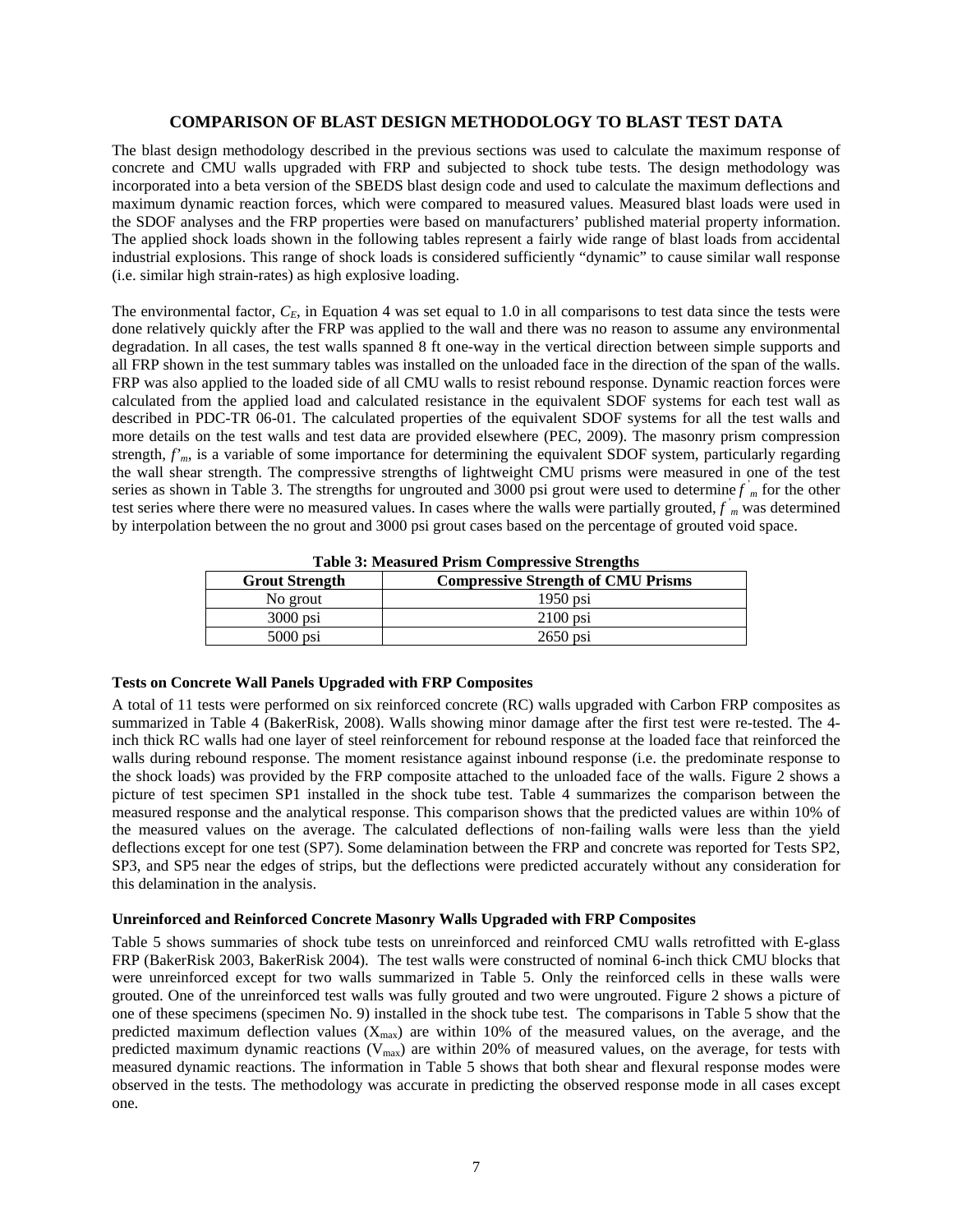Also, strain gages were placed on the FRP in these tests and very high strains (i.e. more than twice the calculated debonding strain and more than the manufacturer's reported static yield strain) were measured in one test where there was obvious debonding, but the wall did not fail. This indicates that the FRP can debond in the highest strain region (i.e. maximum moment region) during response to blast load, where the high strain demand only occurs for a limited amount of time (typically milliseconds or tens of milliseconds) until rebound occurs and reduces the stresses. More testing in high response ranges is needed to understand the maximum dynamic strain that the FRP can attain. Conservatively, the dynamic strains are not assumed to be enhanced compared to static values until there is more testing to demonstrate this.



**Figure 2. Test Walls Upgraded with FRP Composite in Shock Tube (BakerRisk, 2008; BakerRisk, 2004)**

Table 6 shows summaries of shock tube tests on unreinforced CMU walls retrofitted with Aramid FRP (i.e. Kevlar®) (WBE, 1999). The test walls in this series were all nominal 8-inch thick lightweight CMU blocks with no steel reinforcement. One of the walls was ungrouted while all other walls were fully grouted. The comparisons show that the predicted deflection values are conservatively calculated as 1.34 times greater than the measured values, on the average, and the predicted maximum dynamic reactions are within a few percent of measured values. The methodology was accurate at predicting the observed response modes (i.e. shear or flexural response) shown in Table 6.

## **RESPONSE CRITERIA**

Response criteria specify quantitative response limits corresponding to different blast damage levels. Typically response criteria are developed based on test data and therefore the available test data from the previously described shock tube tests were used for this purpose. Response criteria for brittle components, such as concrete and masonry components reinforced with FRP, are typically based on the ductility ratios, as opposed to support rotations. The maximum ductility ratio  $(\mu)$  was calculated for all test specimens using the measured maximum mid-span deflection and the calculated elastic yield deflection  $(X_y=R_y/K)$ . The yield deflection was calculated using the controlling ultimate resistance value (i.e. based on Equation 1or Equation 2 depending on whether wall capacity was controlled by flexure or shear load capacity).

The first step towards developing blast response criteria for concrete and masonry walls reinforced with FRP was to establish, a set of damage levels shown in Table 8. This table also shows how these damage categories would map into the Damage Levels used by the U.S. Department of Defense (PDC-TR 06-08, 2008). Figure 3 shows examples of observed flexural damage levels. Figure 4 shows an example of shear failure observed in a CMU panel retrofitted with E-glass FRP.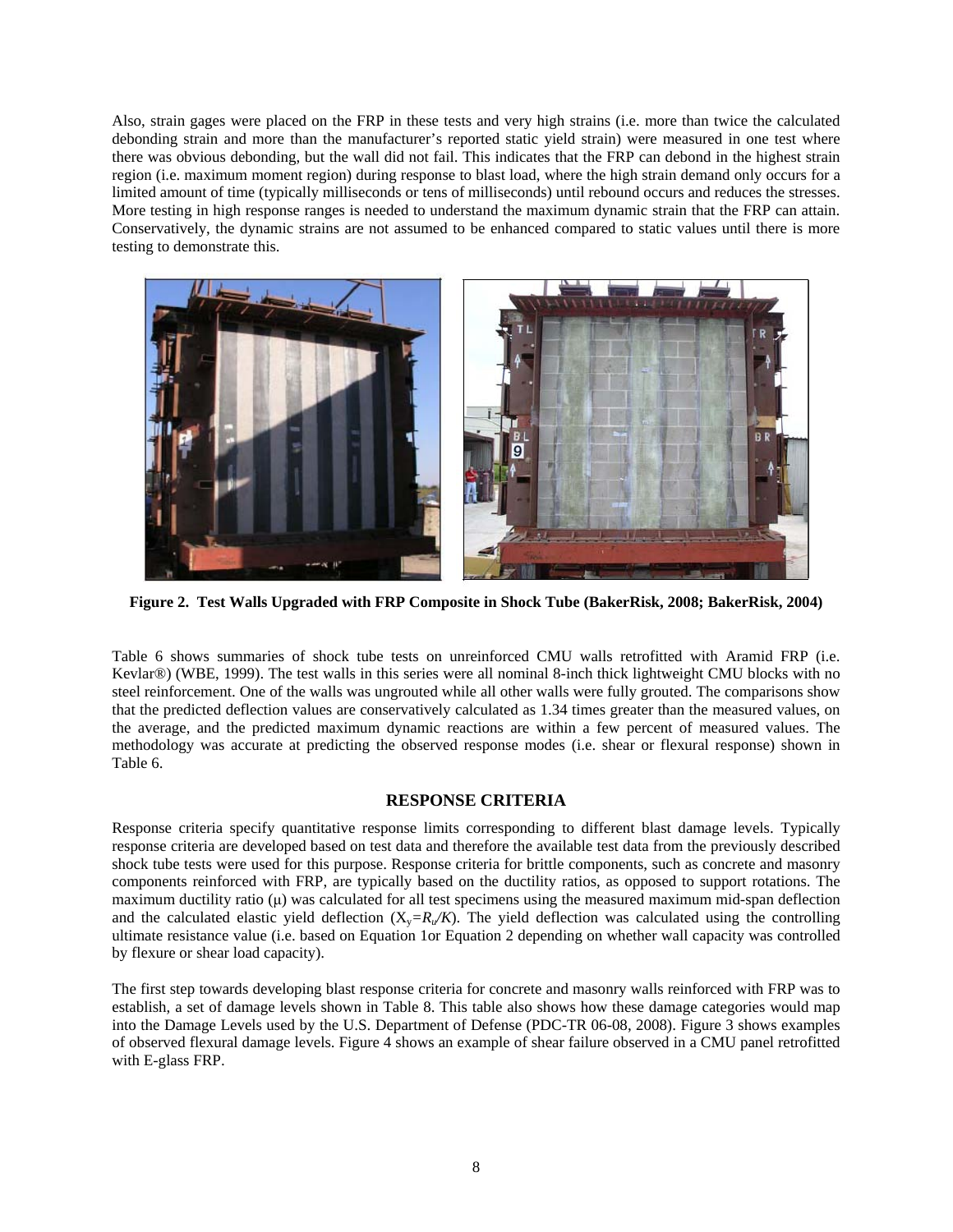|                 |      | <b>Blast Load</b> | <b>FRP</b> Layers <sup>3</sup> |               |                       | <b>SDOF Properties</b> |        | $\mathbf{X}_{\text{max}}$ |                  | $\theta$ max |           |      |                            |
|-----------------|------|-------------------|--------------------------------|---------------|-----------------------|------------------------|--------|---------------------------|------------------|--------------|-----------|------|----------------------------|
| Test<br>No.     | D    |                   | <b>Type</b>                    | <b>Layers</b> | <b>Mass</b>           | $R_u$                  | K      | Calc                      | <b>Calc/Meas</b> | Calc         | Calc/Meas | μ    | <b>Controlling</b><br>Mode |
|                 | psi  | psi-ms            |                                |               | $psi\text{-ms}^2$ /in | psi                    | psi/in | in                        |                  | lb/in        |           |      |                            |
| SP <sub>1</sub> | 9.5  | 79                | Carbon FRP                     | 0.5           | 899                   | 8.03                   | 2.27   | 1.49                      | 1.19             | 145          | 0.87      | 0.35 | Flexure                    |
| $SP2^2$         | 13.8 | 107               | Carbon FRP                     | 0.5           | 899                   | 8.03                   | 2.27   | .85                       | 1.06             | 183          | 1.03      | 0.49 | Flexure                    |
| $SP3^2$         | 15   | 110               | Carbon FRP                     | 0.5           | 899                   | 8.03                   | 2.27   | 1.93                      | 0.86             | 183          | 0.96      | 0.64 | Flexure                    |
| $SP5^2$         | 18   | 146               | Carbon FRP                     | 0.5           | 899                   | 8.03                   | 2.27   | 2.88                      | 0.89             | 265          | 1.08      | 0.92 | Flexure                    |
| SP <sub>6</sub> | 16   | 161               | Carbon FRP                     |               | 899                   | 10.91                  | 4.17   | 2.42                      | 0.97             | 377          | 1.32      | 0.95 | Flexure                    |
| $SP7^2$         | 20   | 188               | Carbon FRP                     |               | 899                   | 10.91                  | 4.17   | 2.72                      | 0.84             | 425          | 1.29      | .24  | Flexure                    |
| SP <sub>8</sub> | 37.5 | 304               | Carbon FRP                     |               | 899                   | 12.32                  | 7.45   | 3.13                      | Fail             | 522          | 0.89      | 1.32 | Flexure                    |
| SP <sub>9</sub> | 16   | 145               | Hardwire 3x2-20-12             |               | 899                   | 11.67                  | 4.82   | 1.91                      | 1.09             | 348          | 0.88      | 0.72 | Flexure                    |
| $SP10^2$        | 16.5 | 177               | Hardwire $3x2-20-12$           |               | 899                   | 11.67                  | 4.82   | 2.22                      | 0.89             | 424          | 1.05      | 1.03 | Flexure                    |
| SP11            | 6.9  | 381               | Carbon FRP                     |               | 899                   | 10.91                  | 4.17   | 2.73                      | 1.21             | 461          | 1.44      | 0.86 | Flexure                    |
| $SP12^2$        | 9    | 383               | Carbon FRP                     |               | 899                   | 10.91                  | 4.17   | 2.73                      | Fail             | 461          | 1.59      | . 34 | Flexure                    |
| Avg.            |      |                   |                                |               |                       |                        |        |                           | 1.0              |              | 1.1       |      |                            |

**Table 4: Comparison of Calculated and Measured Response of Reinforced Concrete Walls Upgraded with Carbon FRP** 

 $P =$  applied blast pressure

 $I =$  blast load impulse

 $X_{\text{max}} =$  maximum midspan deflection.

 $V_{\text{max}}$  = maximum dynamic reaction force along supports

 $R_u$  = ultimate resistance of test wall in controlling response mode (i.e. shear or flexure)

*K* = flexural stiffness of test wall

Mass = mass per unit area of test wall

 $\mu = X_{\text{max}} / X_{\text{y}} =$  ductility ratio calculated using the measured maximum mid-span deflection and the calculated elastic yield deflection ( $X_{\text{y}} = R_{\mu}/K$ ).

Notes:

1. All walls had a concrete compressive strength of 4000 psi are simply supported at top and bottom, 8 ft clear span and 8 ft wide, 4 in thick. Loaded face reinforcement: #3 rebar @ 10 in O.C. with 0.5 in clear cover provides strength in rebound. No reinforcement on unloaded face except for FRP.

2. Denotes retest

3. See Table 7 for FRP properties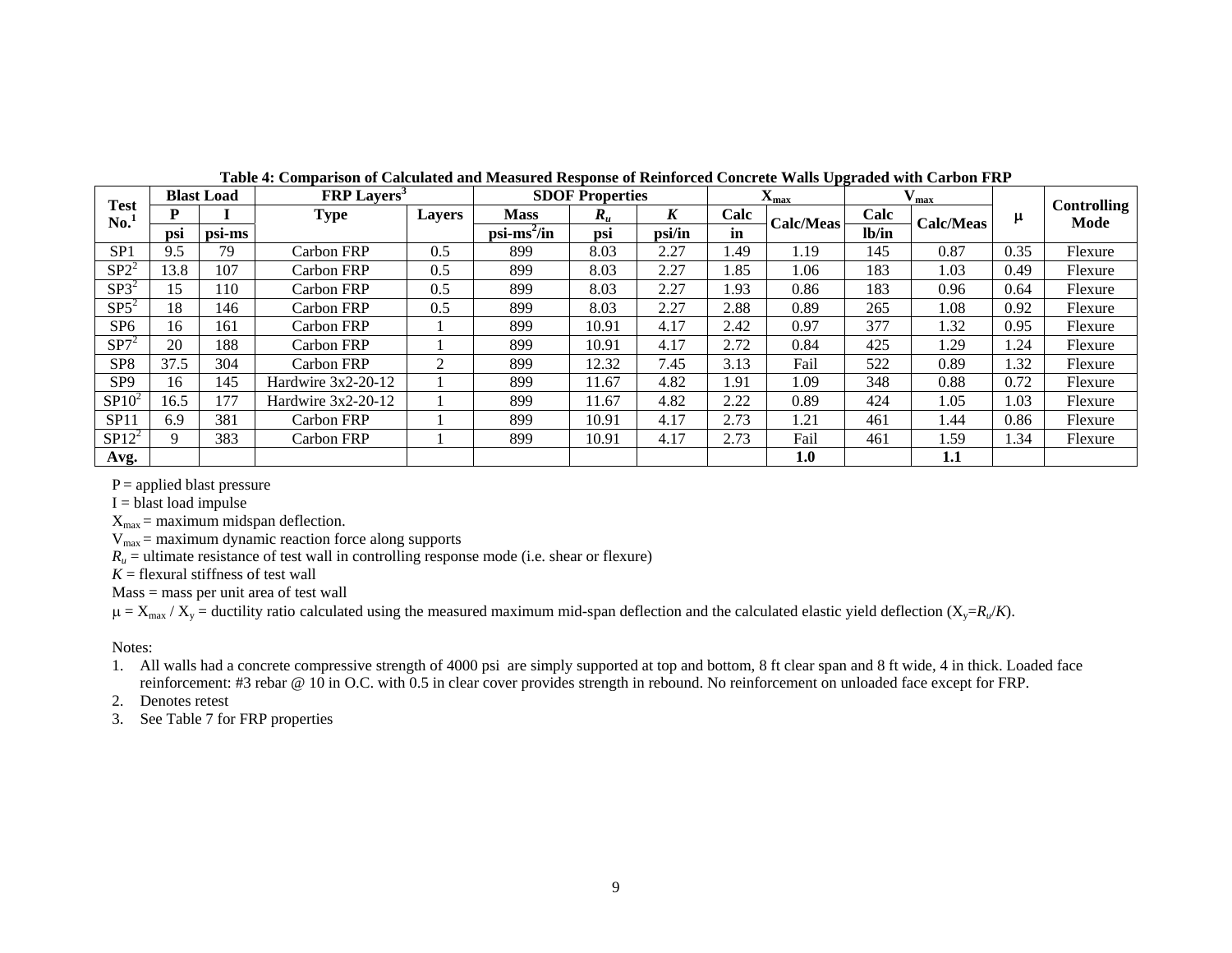|                    |      | <b>Blast Load</b> | c,   | Percentage       | FRP                       |                                     | <b>SDOF Properties</b> |        |      | $\mathbf{v}$<br>$\mathbf{X}_{\text{max}}$ |       | $V_{\text{max}}$ |      | Controlling |
|--------------------|------|-------------------|------|------------------|---------------------------|-------------------------------------|------------------------|--------|------|-------------------------------------------|-------|------------------|------|-------------|
| <b>Test</b><br>No. | P    |                   | m    | of Voids         | Layers <sup>2,4</sup> $-$ | <b>Mass</b>                         | $R_u$                  | K      | Calc | Calc/Meas                                 | Calc  | <b>Calc/Meas</b> | μ    | Mode        |
|                    | psi  | psi-ms            | psi  | Grouted          |                           | $\overline{\text{psi}^2/\text{in}}$ | psi                    | psi/in | in   |                                           | lb/in |                  |      |             |
| 6                  | 4.75 | 135               | 2000 | 100              |                           | 893                                 | 8.57                   | 4.27   | 1.38 | 1.53                                      | 244   | N/A              | 0.45 | Flexure     |
| 6A                 | 7.5  | 193               | 2000 | 100              |                           | 893                                 | 8.57                   | 4.27   | 2.13 | 0.93                                      | 355   | N/A              | 1.14 | Flexure     |
|                    | 4.5  | 120               | 1700 | $\overline{0}$   |                           | 439                                 | 5.21                   | 4.19   | 1.37 | 0.91                                      | 225   | N/A              | 1.21 | Flexure     |
| <b>7A</b>          |      | 179               | 1700 | $\boldsymbol{0}$ |                           | 439                                 | 5.21                   | 4.19   | 3.3  | Fail                                      | 241   | N/A              | 4.84 | Shear       |
| 8                  | 3.25 | 102               | 1700 | $\overline{0}$   | 0.69                      | 439                                 | 6.69                   | 3.02   | .5   | 1.20                                      | 193   | 1.02             | 0.56 | Flexure     |
| 8A                 | 4.5  | 107               | 1700 | $\Omega$         | 0.69                      | 439                                 | 6.69                   | 3.02   | 1.67 | 0.95                                      | 214   | 0.87             | 0.79 | Flexure     |
| 8 <sub>B</sub>     |      | 134               | 1700 | $\Omega$         | 0.69                      | 439                                 | 5.21                   | 3.02   | 2.12 | Fail                                      | 227   | 0.87             | 1.30 | Shear       |
| $Q^3$              | 4.3  | 128               | 2000 | 33               | 0.75                      | 589                                 | 7.36                   | 4.08   | .5   | 1.20                                      | 257   | 1.36             | 0.69 | Flexure     |
| $9A^3$             | 5.15 | 139               | 2000 | 33               | 0.75                      | 589                                 | 7.36                   | 4.08   | 1.65 | 1.02                                      | 279   | 1.39             | 0.90 | Flexure     |
| $9B^3$             |      | 197               | 2000 | 33               | 0.75                      | 589                                 | 7.36                   | 4.08   | 2.28 | 0.83                                      | 321   | N/A              | 1.53 | Flexure     |
| 10 <sup>3</sup>    |      | 124               | 2000 | 25               | 0.75                      | 552                                 | 7.40                   | 3.9    | 1.65 | 1.20                                      | 268   | 1.33             | 0.72 | Flexure     |
| Avg.               |      |                   |      |                  |                           |                                     |                        |        |      | 1.1                                       |       | 1.2              |      |             |

**Table 5: Comparison of Calculated and Measured Response of CMU Walls Upgraded with E-Glass FRP** 

See Table 4 for definition of terms.

Notes:

- 1. All walls are simply supported at top and bottom, 8 ft clear span and 8 ft wide and 5.625 in thick. All walls with A, B, or C after test number designate retests.
- 2. All FRP was Fyfe Tyfo SEH-51A except No. 9, 9A, 9B, 10 with 1 layer of SEH-25A equal to 0.5 layers of Fyfe Tyfo SEH-51A
- 3. Vertical steel reinforcement in these tests: #4@24" (Tests No. 9, 9A, 9B); #4@32" (Test No. 10). These walls were also reinforced with Dur-A-Wall horizontal reinforcement at 16 inch spacing.
- 4. See Table 7 for FRP properties.
- 5. Tests with dynamic reaction gages that did not function properly are marked with N/A.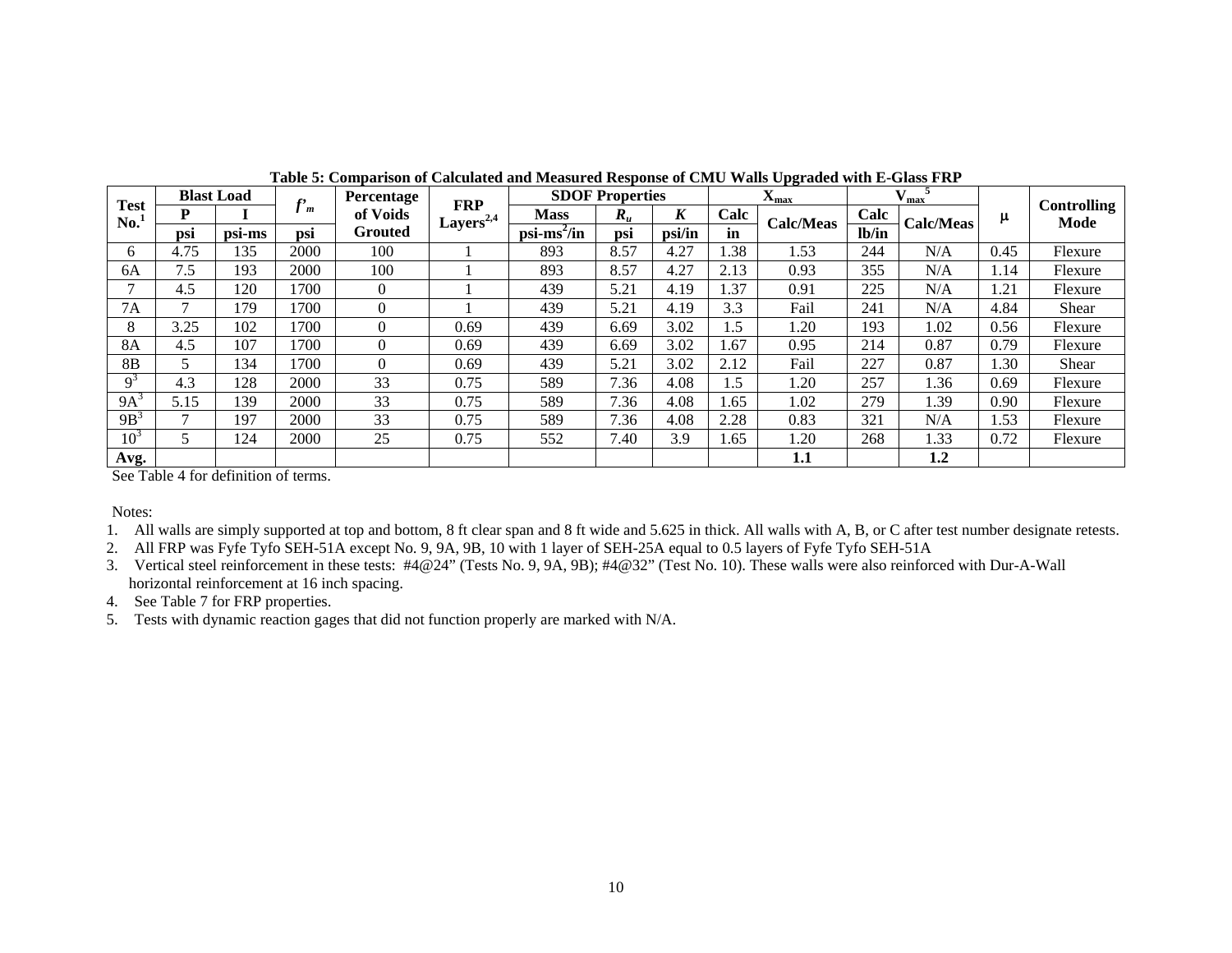|                              |      | <b>Blast Load</b> | f,   | Percentage     | <b>FRP</b>                  |                      | <b>SDOF Properties</b> |                  |      | $X_{max}$        |       | max       |      | <b>Controlling</b> |
|------------------------------|------|-------------------|------|----------------|-----------------------------|----------------------|------------------------|------------------|------|------------------|-------|-----------|------|--------------------|
| <b>Test</b><br>$\mathbf{No}$ |      |                   | .J m | of Voids       | Layers <sup>2,3</sup> $\pm$ | <b>Mass</b>          | $R_{u}$                | $\boldsymbol{K}$ | Calc | <b>Calc/Meas</b> | Calc  | Calc/Meas | μ    | Mode               |
|                              | psi  | psi-ms            | psi  | <b>Grouted</b> |                             | psi <sup>2</sup> /in | psi                    | psi/in           | in   |                  | lb/in |           |      |                    |
|                              | 2    | 66                | 1950 | $\theta$       |                             | 527                  | 13.4                   | 7.73             | 0.38 | 1.27             | 127   | 0.85      | 0.17 | Flexure            |
| 1A                           | 4    | 123               | 1950 | $\Omega$       |                             | 527                  | 13.4                   | 7.73             | 0.7  | 1.75             | 236   | 1.01      | 0.23 | Flexure            |
| 1B                           | 7.5  | 64                | 1950 | $\Omega$       |                             | 527                  | 7.83                   | 7.73             | 1.06 | 1.32             | 294   | 1.25      | 0.79 | Shear              |
| 2                            | 10   | 328               | 2100 | 100            |                             | 1227                 | 14.0                   | 7.79             | 1.59 | 1.22             | 529   | 1.06      | 0.72 | Flexure            |
| 2A                           | 16   | 178               | 2100 | 100            |                             | 1227                 | 14.0                   | 7.79             | 1.64 | 0.91             | 464   | 1.09      | 1.00 | Flexure            |
| 3                            | 8.8  | 270               | 2650 | 100            |                             | 1227                 | 16.0                   | 7.96             | 1.45 | 1.61             | 494   | 1.19      | 0.45 | Flexure            |
| 3A                           | 19   | 668               | 2650 | 100            |                             | 1227                 | 16.0                   | 7.96             | 4.48 | Fail             | 745   | 0.93      | n/a  | Shear              |
| 4                            | 20   | 146               | 2100 | 100            | 1.5                         | $822^4$              | 11.1                   | 7.49             | 1.83 | 1.83             | 429   | 1.08      | 0.68 | Flexure            |
| 4A                           | 17   | 226               | 2100 | 100            | 1.5                         | $822^4$              | 11.1                   | 7.49             | 2.86 | Fail             | 507   | 0.92      | n/a  | Flexure            |
|                              | 10.5 | 79                | 2100 | 100            | 1.41                        | $822^4$              | 11.5                   | 7.52             | 1.13 | 1.88             | 307   | 1.34      | 0.39 | Flexure            |
| 8                            | 12   | 275               | 2650 | 100            |                             | 1227                 | 16.0                   | 7.96             | 1.55 | 0.82             | 514   | 0.86      | 0.95 | Flexure            |
| 10                           | 7.5  | 170               | 2650 | 100            | 1.5                         | $822^4$              | 12.7                   | 7.69             | 1.11 | 1.11             | 355   | 0.93      | 0.61 | Flexure            |
| 10A                          | 9    | 243               | 2650 | 100            | 1.5                         | $822^4$              | 12.7                   | 7.69             | 1.53 | 1.02             | 127   | 0.85      | 0.91 | Flexure            |
| Avg.                         |      |                   |      |                |                             |                      |                        |                  |      | 1.34             |       | 1.05      |      |                    |

**Table 6: Comparison of Calculated and Measured Response of CMU Walls Upgraded with Aramid FRP** 

See Table 4 for definition of terms

Notes:

- 1. All walls built with 7.625 inch thick CMU spanning 8 ft vertically with simple supports and are 8 ft wide. All walls with A, B, or C after test number designate retests.
- 2. All retrofits were DuPont AK-60 FRP. Tests 4, 5, 10,10A have window openings where a "replacement area" of FRP was placed on each side of opening. This additional FRP was averaged over the solid wall area. The opening had plywood cover that was not blast resistant.
- 3. See Table 7 for FRP properties.

4. Reduced mass due to window opening at center of wall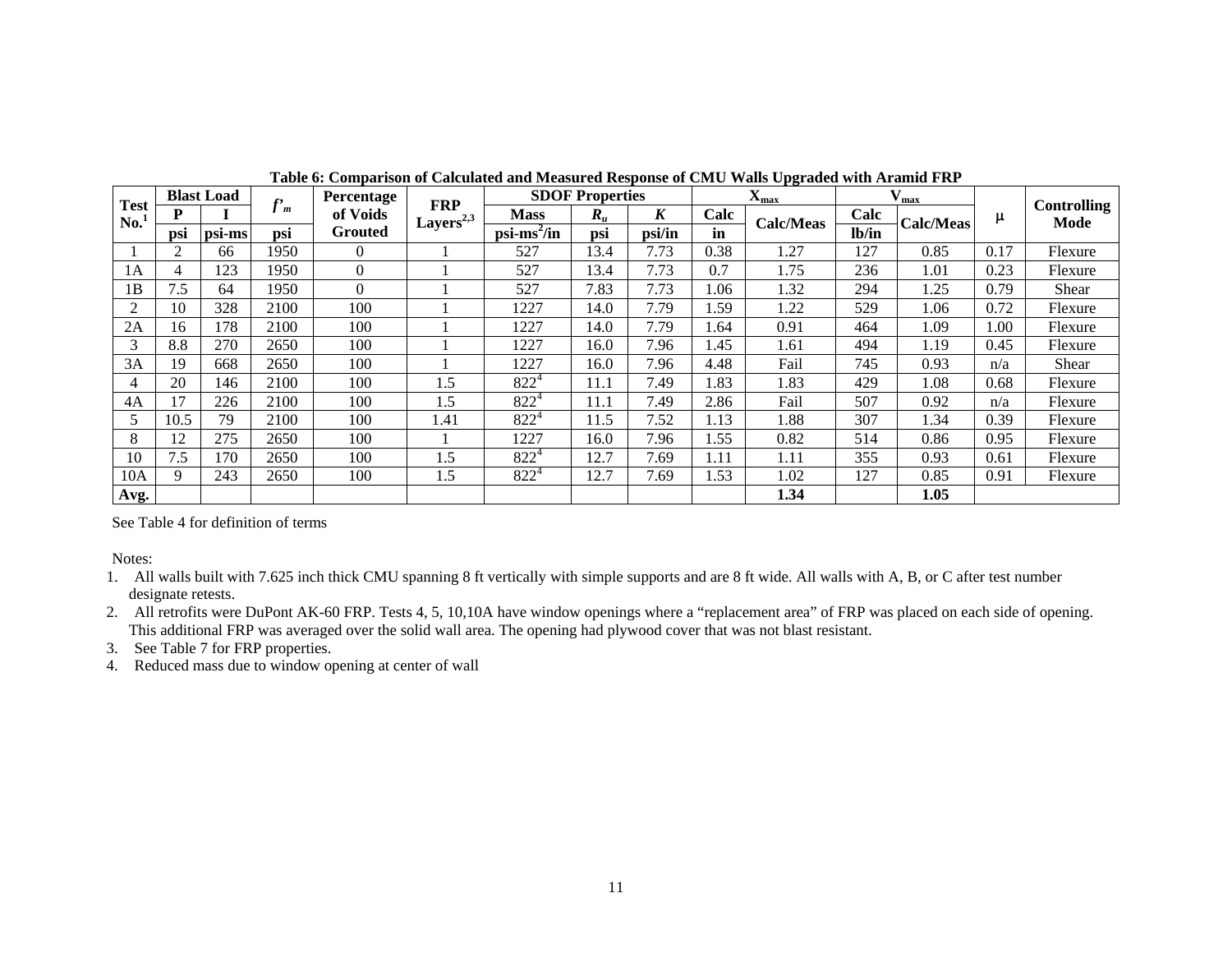| <b>FRP</b> Type                                                                                              | <b>Manufacturer's Ultimate</b> | <b>Young's Modulus</b> | <b>Thickness</b> |  |  |  |
|--------------------------------------------------------------------------------------------------------------|--------------------------------|------------------------|------------------|--|--|--|
|                                                                                                              | <b>Tensile Strength</b>        |                        |                  |  |  |  |
|                                                                                                              | DS1                            | DS1                    | 1n               |  |  |  |
| Carbon (Table 4)                                                                                             | 120000                         | 7000000                | 0.055            |  |  |  |
| Hardwire $3x2-20-12$ (Table 4) <sup>1</sup>                                                                  | 144000                         | 9700000                | 0.047            |  |  |  |
| E-glass (Table 5)                                                                                            | 83400                          | 3790000                | 0.05             |  |  |  |
| Aramid (Table 6)                                                                                             | 110000                         | 6000000                | 0.03             |  |  |  |
| Note 1: Hardwire material has steel wire rather than fibers, but the design theory applies to this material. |                                |                        |                  |  |  |  |

**Table 7**: **FRP Material Properties for Wall Tests** 

**Table 8: Damage Categories for Flexural Response of RC and CMU panels Retrofitted with FRP** 

| <b>Observed</b> Damage  | <b>Wall Damage Included in Category</b>                  | Corresponding           |
|-------------------------|----------------------------------------------------------|-------------------------|
| <b>Level Categories</b> |                                                          | <b>PDC</b> Damage Level |
| Minor                   | Minor cracking in wall and epoxy. Minor FRP delamination | Moderate                |
| Moderate                | Significant delamination of FRP                          | Moderate                |
| Severe                  | Severe cracking of wall                                  | Severe                  |
| Collapse                | Wall failed within 10 ft of test structure               | Hazardous Failure       |
| <b>Blow Out</b>         | Parts of wall blown 10 ft away from test structure       | Collapse                |

Next, the tests exhibiting flexural response were plotted in terms of their ductility ratios and observed damage levels as shown in Figure 5 and Figure 6. CMU tests that showed predominantly shear damage, or failed in shear, were categorized separately in terms of Shear Damage or Shear Failure and plotted in terms of their ductility ratios and two observed damage levels, as shown in Figure 7. This figure shows the ductility ratio relative to the deflection when the wall yields in shear. Figure 5 through Figure 7 also show proposed response limits in terms of ductility ratios defining the upper and lower bounds of each damage level. The intent of the response limits, or response criteria, is to generally err on the conservative side compared to the scatter in the data, but not to require that all outliers must be on the conservative side.



**Figure 3. Damage levels of CMU walls upgraded with FRP (BakerRisk, 2004; BakerRisk, 2008)**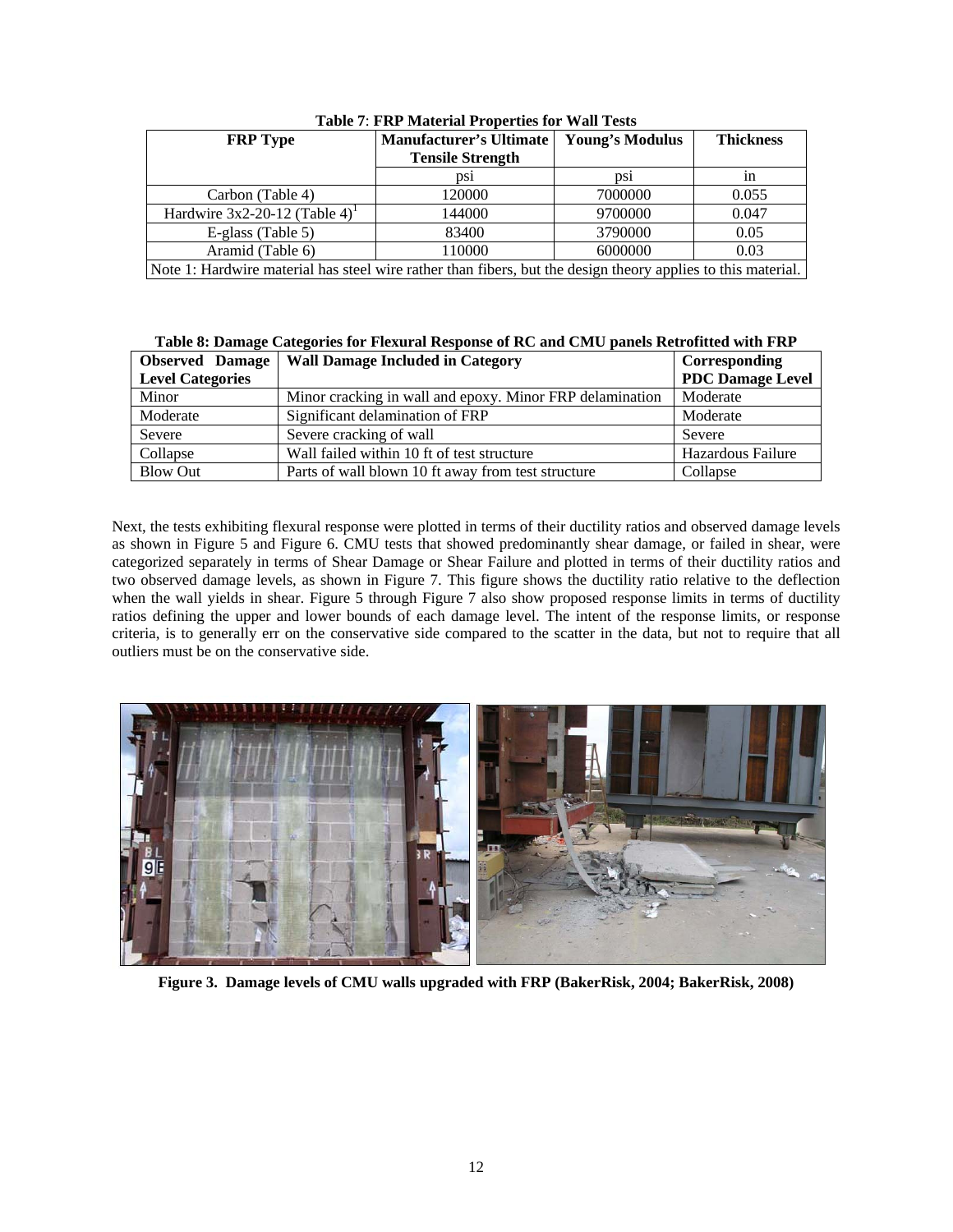

**Figure 4. Shear damage to CMU walls upgraded with FRP (BakerRisk, 2003)** 

Table 9 and Table 10 summarize the ductility ratios bounding the damage levels in Figure 5 through Figure 7. A comparison of Figure 5 and Figure 6 indicate that separate response criteria are not needed for concrete and masonry walls upgraded with FRP. Given the brittle nature of shear failure and the data shown in Figure 7, a ductility limit of 1.0 is proposed as the lower bound for Shear Failure damage level. The proposed ductility ratio limits in Table 9 and Table 10 are in the range typically associated with brittle component response to blast loads. For example, they are consistent with the range of ductility ratios for concrete walls controlled by shear response in Design of Blast Resistant Buildings for Petrochemical Facilities (ASCE, 1997).



Observed Damage Levels

**Figure 5. Observed Damage and Maximum Ductility Ratios for RC panels (Flexural Response)**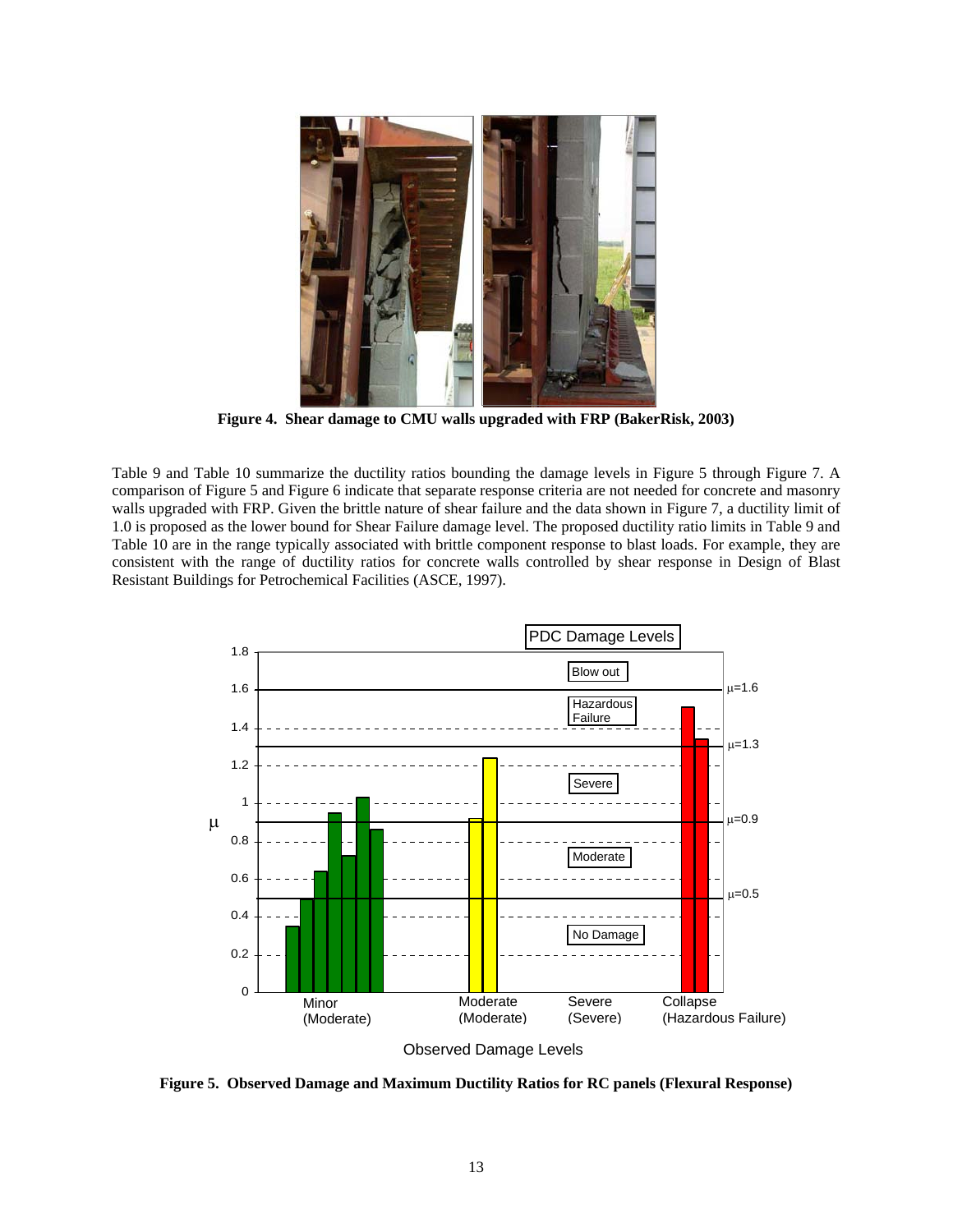

**Figure 6. Observed Damage and Maximum Ductility Ratios for CMU panels (Flexural Response)** 



**Figure 7. Observed Damage and Maximum Ductility Ratios in CMU Panels (Shear Response)**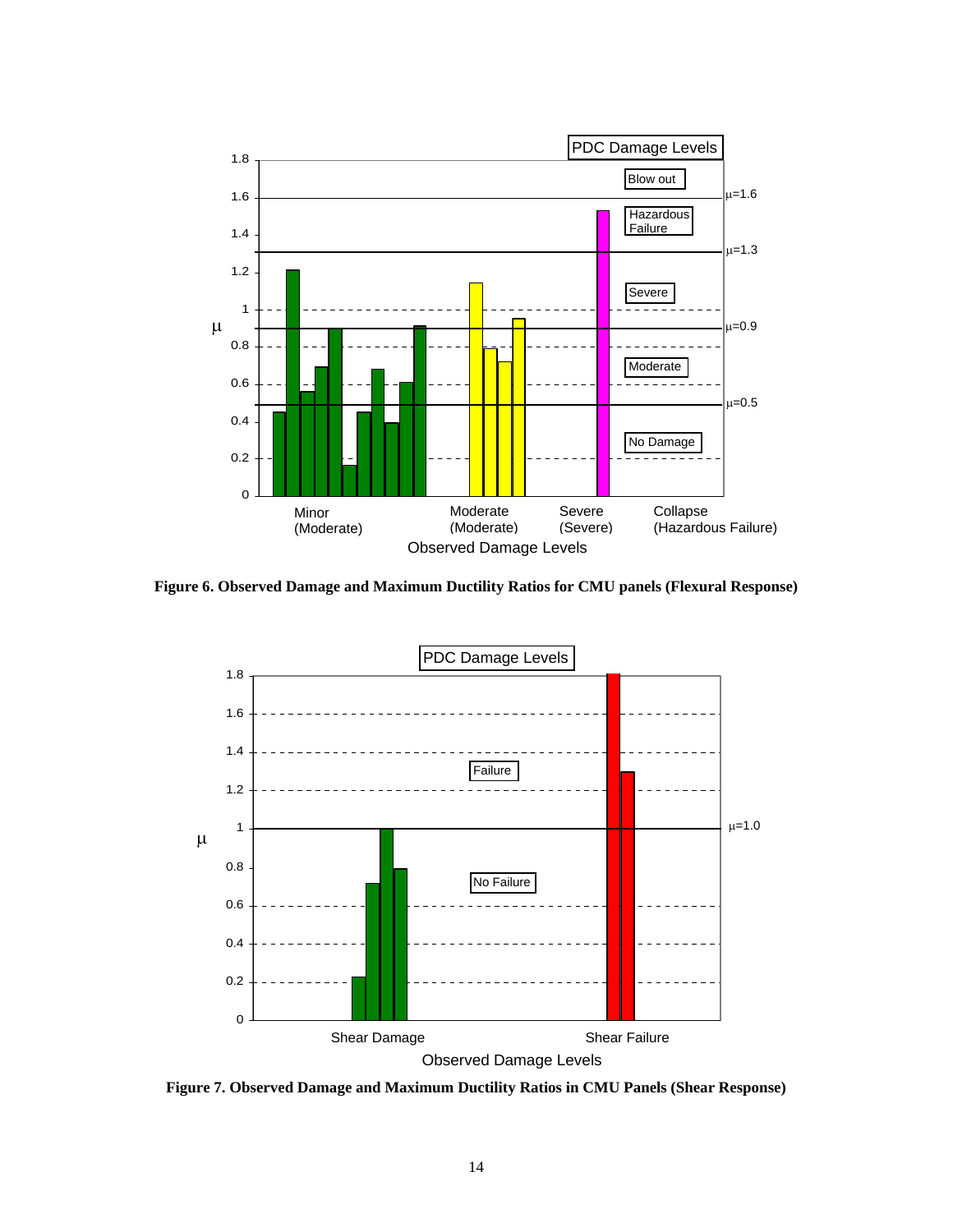| <b>PDC Damage Level</b> | <b>Observed Damage Level</b> | <b>Maximum Ductility</b> |
|-------------------------|------------------------------|--------------------------|
| No Damage               | N/A                          | $\mu \leq 0.5$           |
| Moderate                | Minor and Moderate           | $0.5 < \mu \leq 0.9$     |
| Severe                  | Severe                       | $0.9 < \mu \leq 1.3$     |
| Hazardous Failure       | Collapse                     | $1.3 < \mu \leq 1.6$     |
| <b>Blow Out</b>         | Blow Out                     | $\mu > 1.6$              |

**Table 9: Proposed Ductility Ratio Limits for Flexural Response of RC and CMU panels Retrofitted with FRP** 

## **Table 10: Proposed Ductility Ratio Limits for Shear Response of RC and CMU panels Retrofitted with FRP**

| <b>PDC Damage Level*</b>                                                                                         | <b>Observed Damage Level</b> | <b>Maximum Ductility</b> |  |  |  |  |  |
|------------------------------------------------------------------------------------------------------------------|------------------------------|--------------------------|--|--|--|--|--|
| No Failure                                                                                                       | Moderate shear damage        | $\mu$ < 1.0              |  |  |  |  |  |
| Failure                                                                                                          | Shear failure                | $\mu > 1.0$              |  |  |  |  |  |
| * The PDC does not have explicitly defined damage levels for shear, but it required prevention of shear failure. |                              |                          |  |  |  |  |  |

## **SUMMARY AND CONCLUSIONS**

This paper describes a procedure to design concrete and masonry walls upgraded with FRP responding in flexure against blast loads. The upgraded wall is modeled as an equivalent SDOF system, which is a commonly used approach for design of other types of blast-loaded components. The wall is assumed to respond in flexure up the ultimate moment capacity or ultimate diagonal shear capacity, whichever controls the overall lateral load capacity of the wall. The ultimate moment capacity, shear capacity, and flexural stiffness of upgraded walls are calculated using approaches very similar to those used for static design of walls upgraded with FRP with increased dynamic material strengths. Response criteria that correlate the maximum calculated wall response to the expected damage level are also presented.

Also, comparisons are presented between measured maximum deflections and maximum dynamic reaction forces and corresponding values calculated with the design methodology for approximately 35 shock tube tests of reinforced concrete and CMU walls upgraded with a variety of different FRP products. On the average, the calculated maximum deflections and maximum reaction forces are within 10% of the maximum measured values. The test data is also used to develop response criteria for upgraded concrete and masonry walls that correlate the ductility ratio of upgraded walls to observed wall damage levels. The ductility ratio is determined directly from the measured maximum dynamic deflection and properties of the wall including span length and calculated yield deflection. The proposed ductility ratio limits are in the range typically associated with brittle component response to blast loads.

## **ACKNOWLEDGEMENTS**

The test data in this paper was made available by Fyfe, LLC, E.I. Du Pont de Nemours and Company, and The Structural Group. These companies funded the shock tube tests described in this paper at Baker Engineering and Risk Consultants (BakerRisk). The U.S. Army Corps of Engineers, Protective Design Center (PDC) provided funding to Protection Engineering Consultants (PEC) to develop the blast design methodology in this paper for Version 5.0 of the SBEDS (Single-Degree-of-Freedom Blast Effects Design Spreadsheets) blast design code and to compare the methodology to the test data.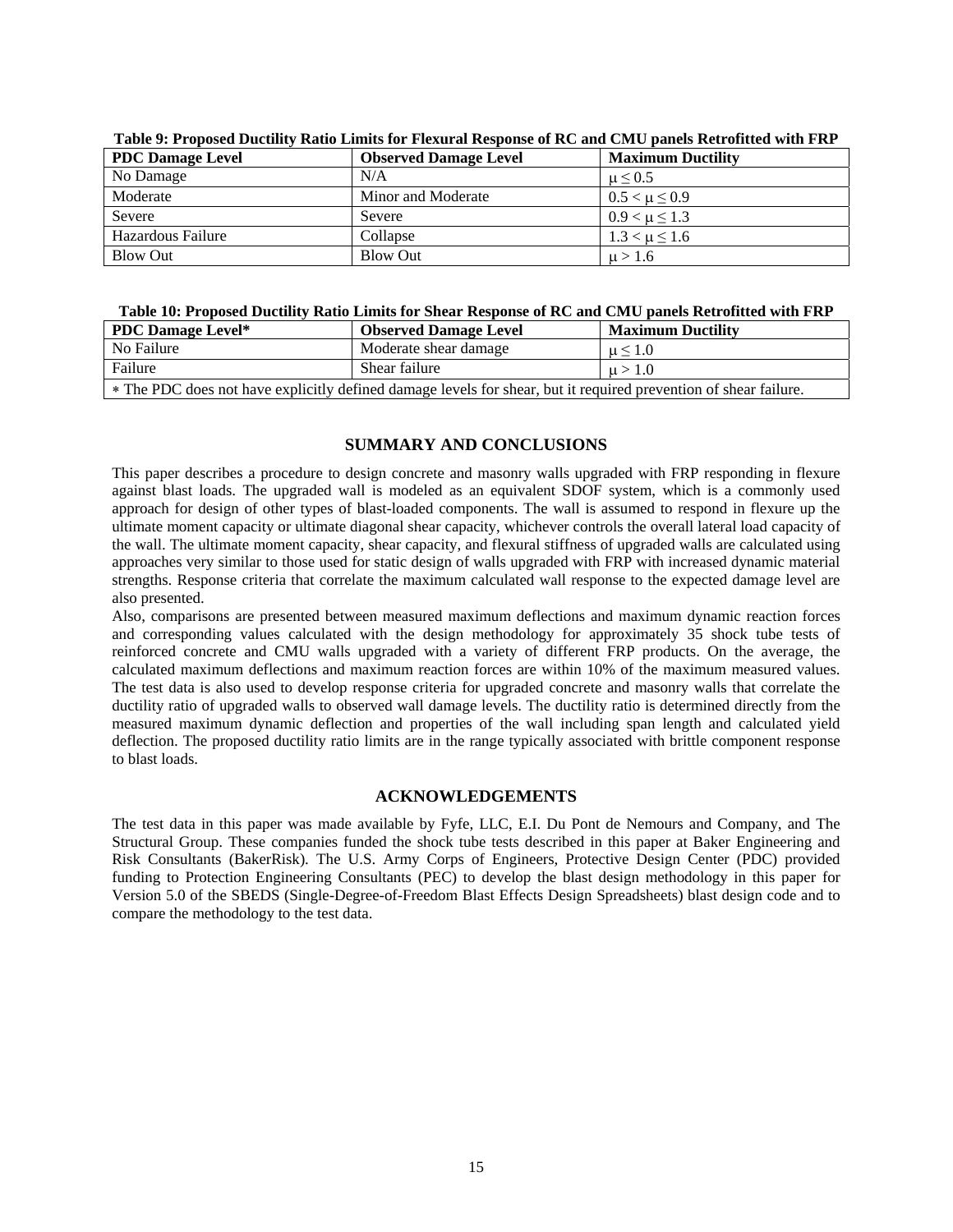## **REFERENCES**

ACI 318-05. Building Code Requirements for Structural Concrete, 2005. American Concrete Institute, Farmington Hills, MI.

ACI 530-02. Building Code Requirements for Masonry Structures, 2002. American Concrete Institute, Farmington Hills, MI.

ACI 440.2R-02. Guide for the Design and Construction of Externally Bonded FRP Systems for Strengthening Concrete Structures, 2002. American Concrete Institute, Farmington Hills, MI.

ACI 440.2R-08. Guide for the Design and Construction of Externally Bonded FRP Systems for Strengthening Concrete Structures, 2008. American Concrete Institute, Farmington Hills, MI.

ASCE Task Committee on Blast Resistant Design of the Petrochemical Facilities, Energy Division, 1997, Design of Blast Resistant Buildings in Petrochemical Facilities.

Baker Engineering and Risk Consultants (BakerRisk), 2003. Shock Tube Testing of FRP Strengthened Masonry Walls. Fyfe Company/Delta Structural Technology, Inc. BakerRisk Final Report 01-00640-001, 2003.

Baker Engineering and Risk Consultants (BakerRisk), 2004. Follow-on Shock Tube Testing of FRP Strengthened Masonry Walls. Fyfe Company/Delta Structural Technology, Inc. BakerRisk Final Report 01-00892-002-04, 2004.

Baker Engineering and Risk Consultants (BakerRisk), 2008. Blast Evaluation and Testing of Reinforced Concrete Slabs Upgraded with V-Wrap C200 and Hardwire Composites. Structural Group/Structural Preservation Systems. BakerRisk Report 01-1881-001-07.

PDC-TR 06-01 Rev 1, "Methodology Manual for the Single-Degree-of-Freedom Blast Effects Design Spreadsheets (SBEDS)", U.S. Army Corps of Engineers, Protective Design Center (PDC) Technical Report, 2008.-

PDC-TR 06-08, Single Degree of Freedom Structural Response Limits for Antiterrorism Design, U.S. Army Corps of Engineers. Protective Design Center, Revision 1, 2008.

Protection Engineering Consultants (PEC), 2009, Blast Design of Wall Components Upgrade with FRP for SBEDS, Draft Report for the U.S. Army Corps of Engineers, Protective Design Center.

UFC 3-340-02. Structures to Resist the Effects of Accidental Explosions, 2008. Department of Defense, Washington, DC.

Wilfred Baker Engineering (WBE), 1999. Shock Tube Testing on Masonry Walls Strengthened with Kevlar®. E.I. Du Pont de Nemours and Company. WBE Final Report 070-001, 1999.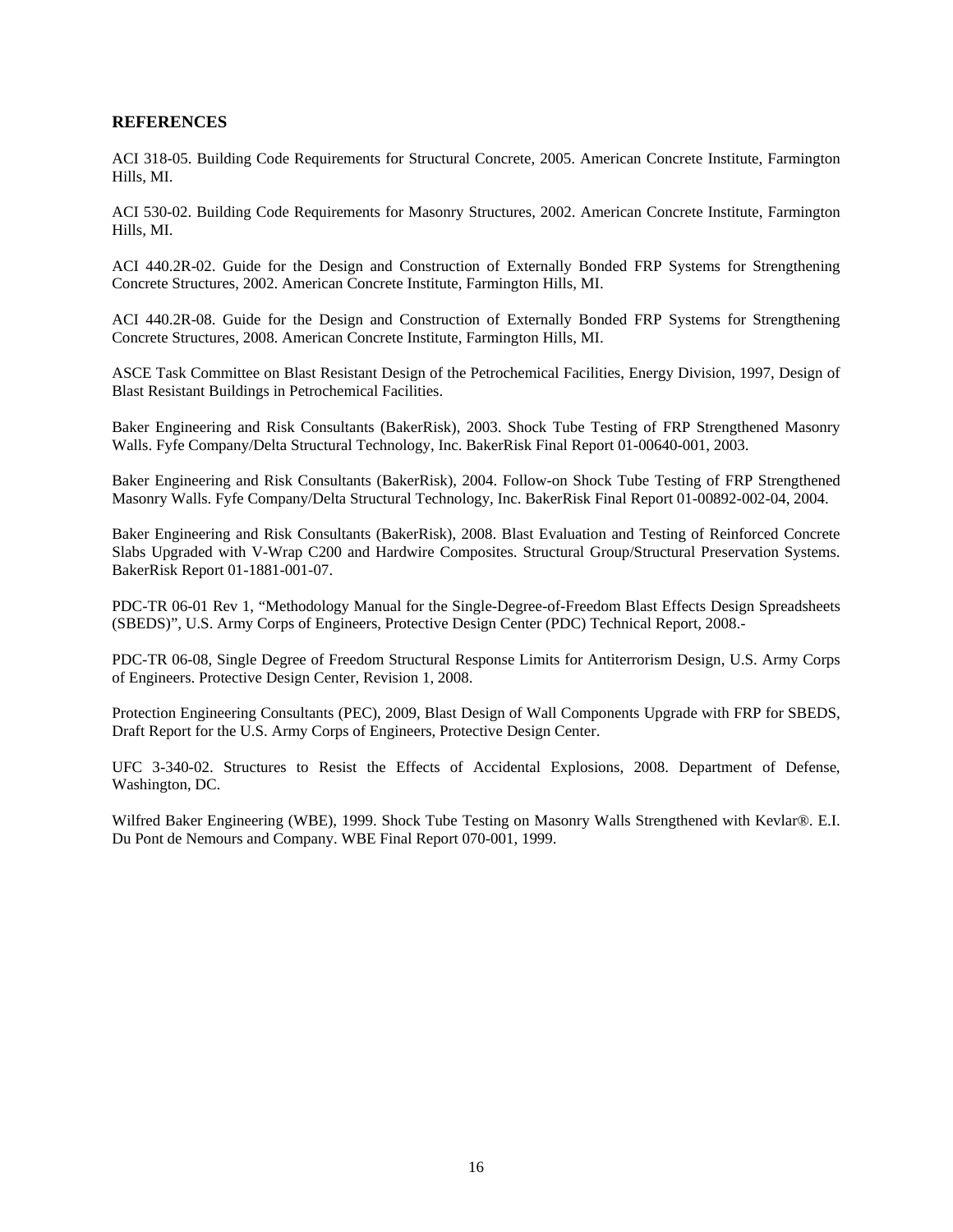# **BLAST** CON **COMPO**

 $61 - 1$ 

ś  $\overline{\mathbf{o}}$  *Marlon Bazan, Ph.D. and Chuck Oswald, Ph.D., P.E. Protection Engineering Consultants*

 $3<sub>t</sub>$ 

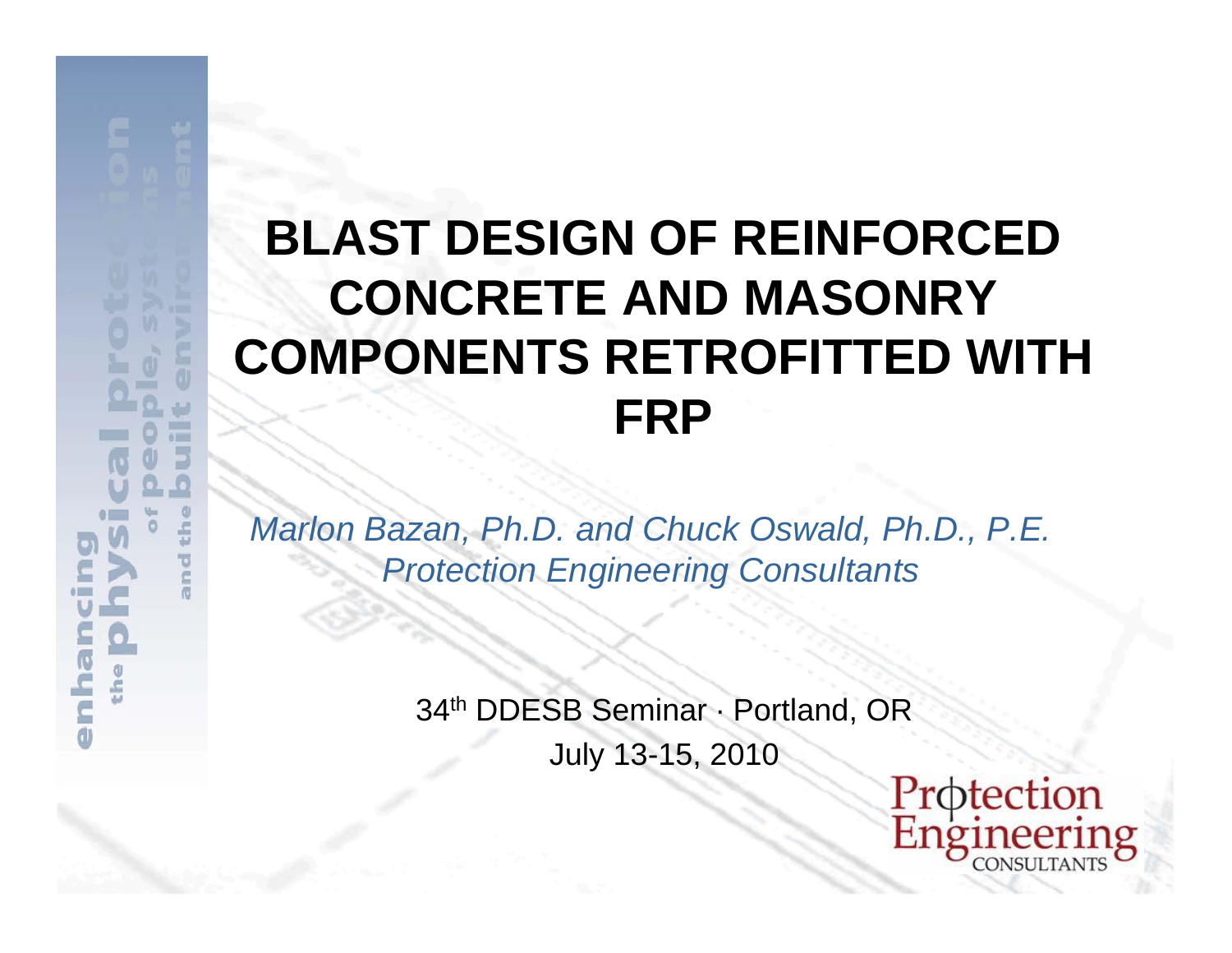# **Overview**

- • SBEDS (Single-Degree-of-Freedom Blast Effects Design Spreadsheet) version 5.0 will include concrete and masonry components retrofitted with FRP - **SBEDS** development funded by U.S. Army Corps of Engineers, Protective Design Center
- Methodology was developed to calculate resistance function (strength and stiffness) for equivalent SDOF system representing these retrofitted components
- Comparison of SDOF results to test data
- •Development of Response Criteria based on test data

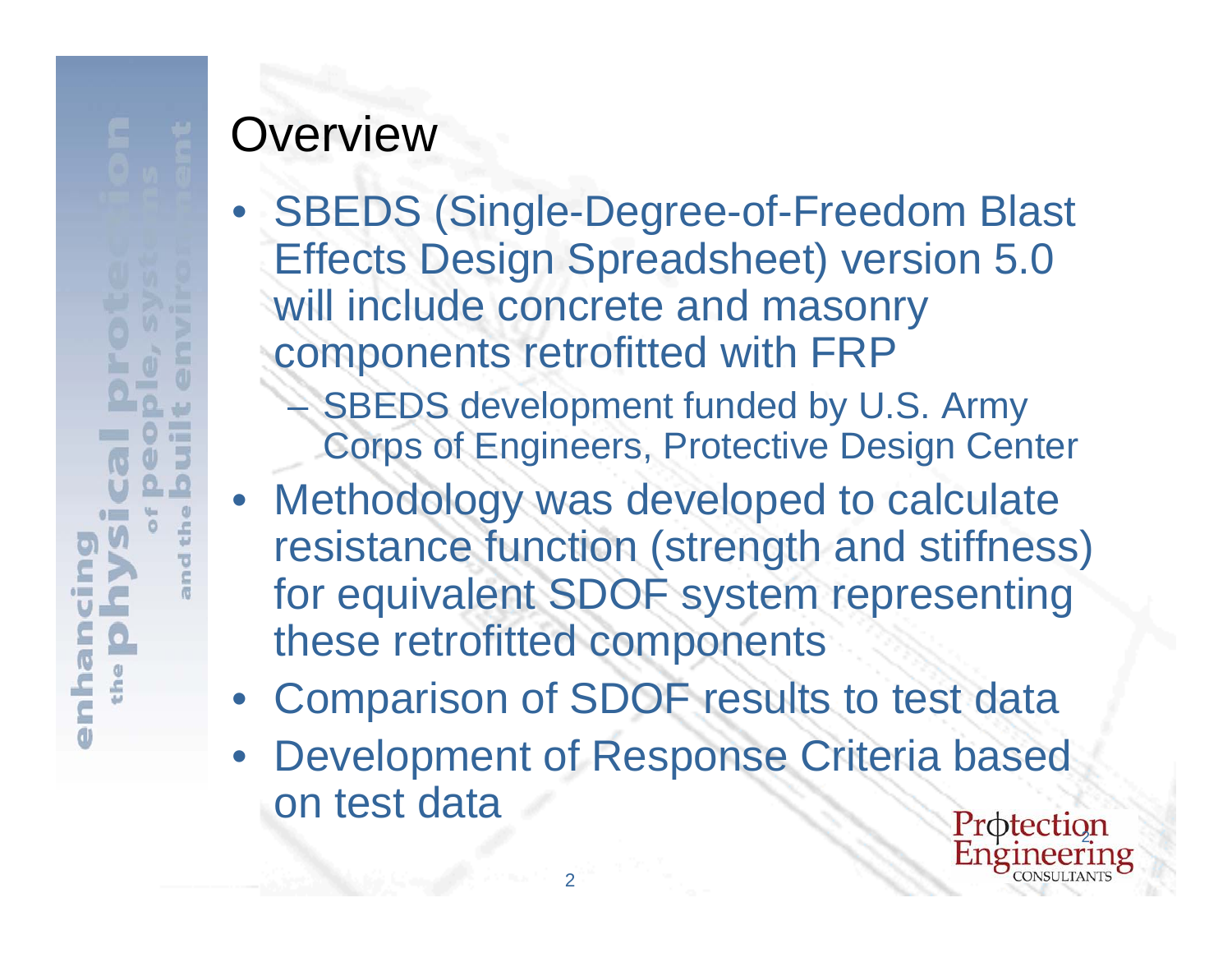# Fiber Rei

 $\frac{1}{2}$ 

- •**FRP composites: small diameter high** strength fibers embedded in a resin matrix
- •Fibers provide strength and stiffness (unidirectional or multidirectional)
- Resin matrix provide stress transfer between fibers and between laminate and substrate
- **Structural properties:** 
	- $\mathcal{L}_{\mathcal{A}}$ – High strength
	- **Limited ductility (Brittle)**

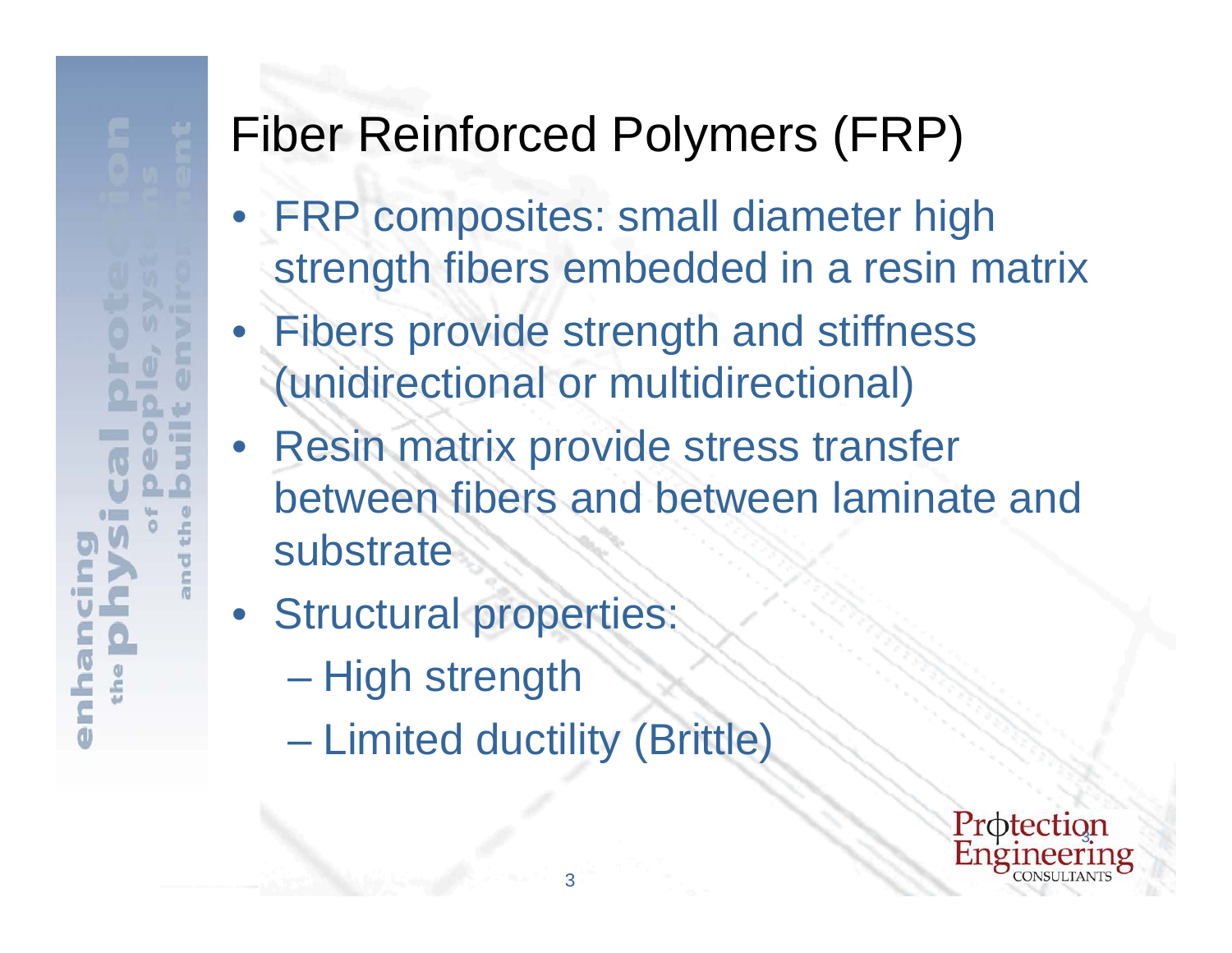# $\frac{1}{2}$  $\frac{1}{M}$ and

# Fiber Rei

## •Applied as a wet layup or pre-cured system





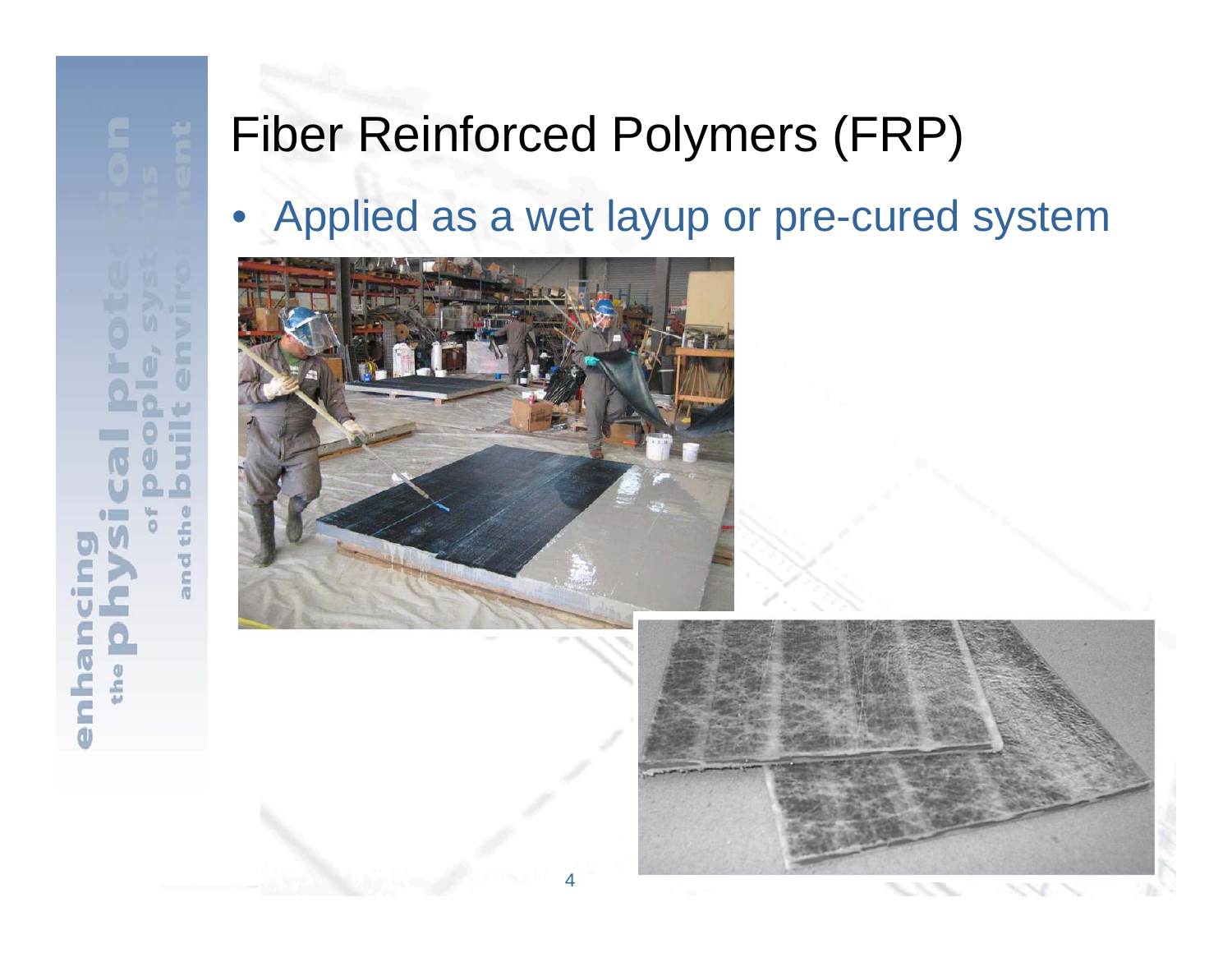£ ō c • Common FRP systems for blast upgrades to RC and masonry walls

| <b>FRP Type</b>              | <b>Yield</b><br>Strength*<br>(ksi) | <b>Modulus of</b><br><b>Elasticity</b><br>(ksi) |
|------------------------------|------------------------------------|-------------------------------------------------|
| <b>Carbon Fibers (CFRP)</b>  | 100 to 350                         | 15000 to 21000                                  |
| <b>E-Glass Fibers (GFRP)</b> | 75 to 200                          | 3000 to 6000                                    |
| <b>Aramid Fibers (AFRP)</b>  | 100 to 250                         | 6000 to 10000                                   |

\* Manufacturer's recommended value not including any environmental effects or debonding

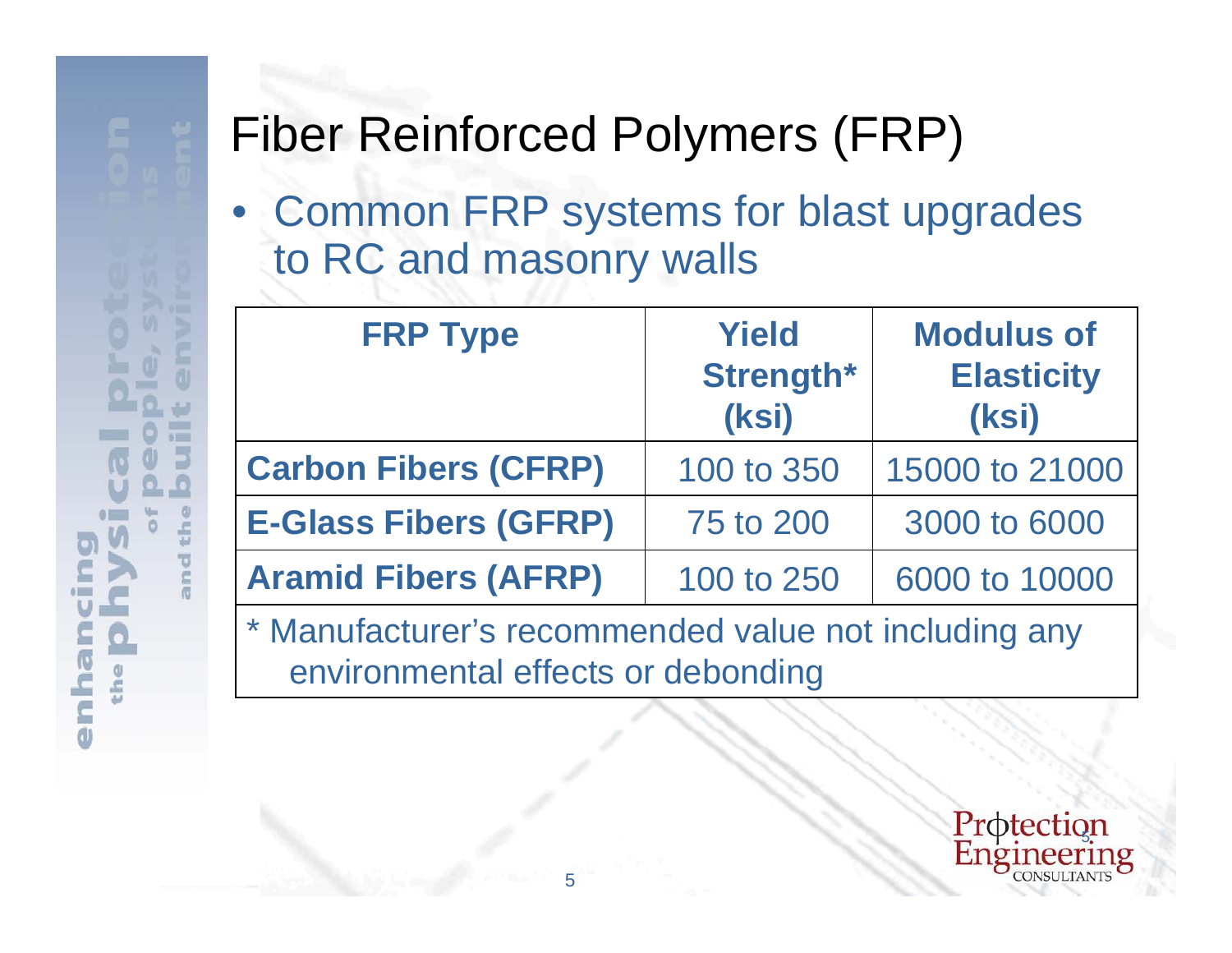# **SDOF An**

• SDOF methodology for blast analysis and design of RC and masonry components (UFC 3-340-02, PDC-TR 06-01)



• Need to determine the resistance function of the equivalent SDOF system for RC and masonry wall retrofitted with FRP

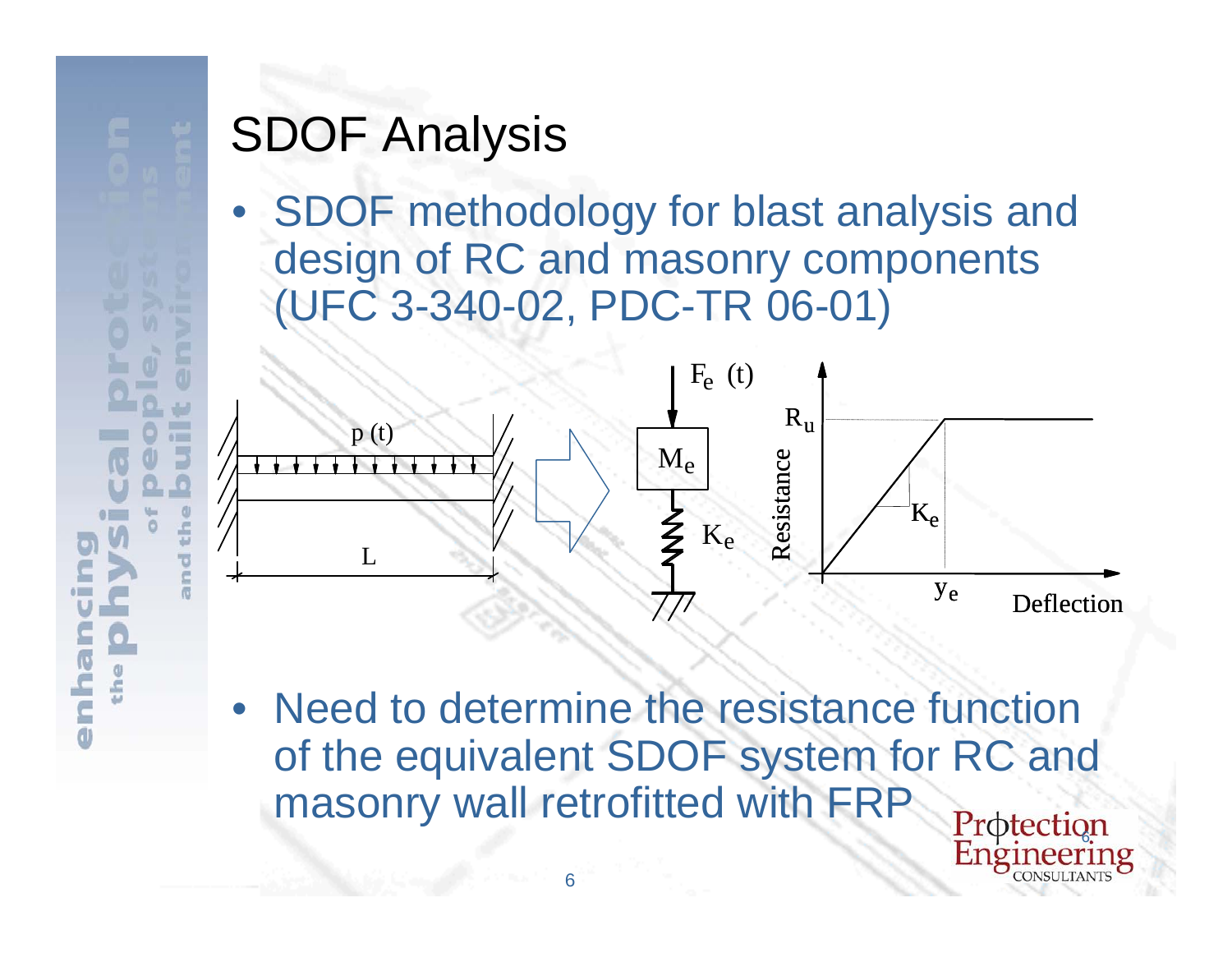## **Resistance**

 $01$ 

- •**Bilinear elastic-plastic with very limited** plasticity
- Ultimate resistance  $(R_u)$  controlled by flexure  $(R_{uf})$  or shear capacity  $(R_{uv})$ • Stiffness (*K*) function of E, L and I

*K*

Resistance Resistance

*Ru*

7X**Deflection** 

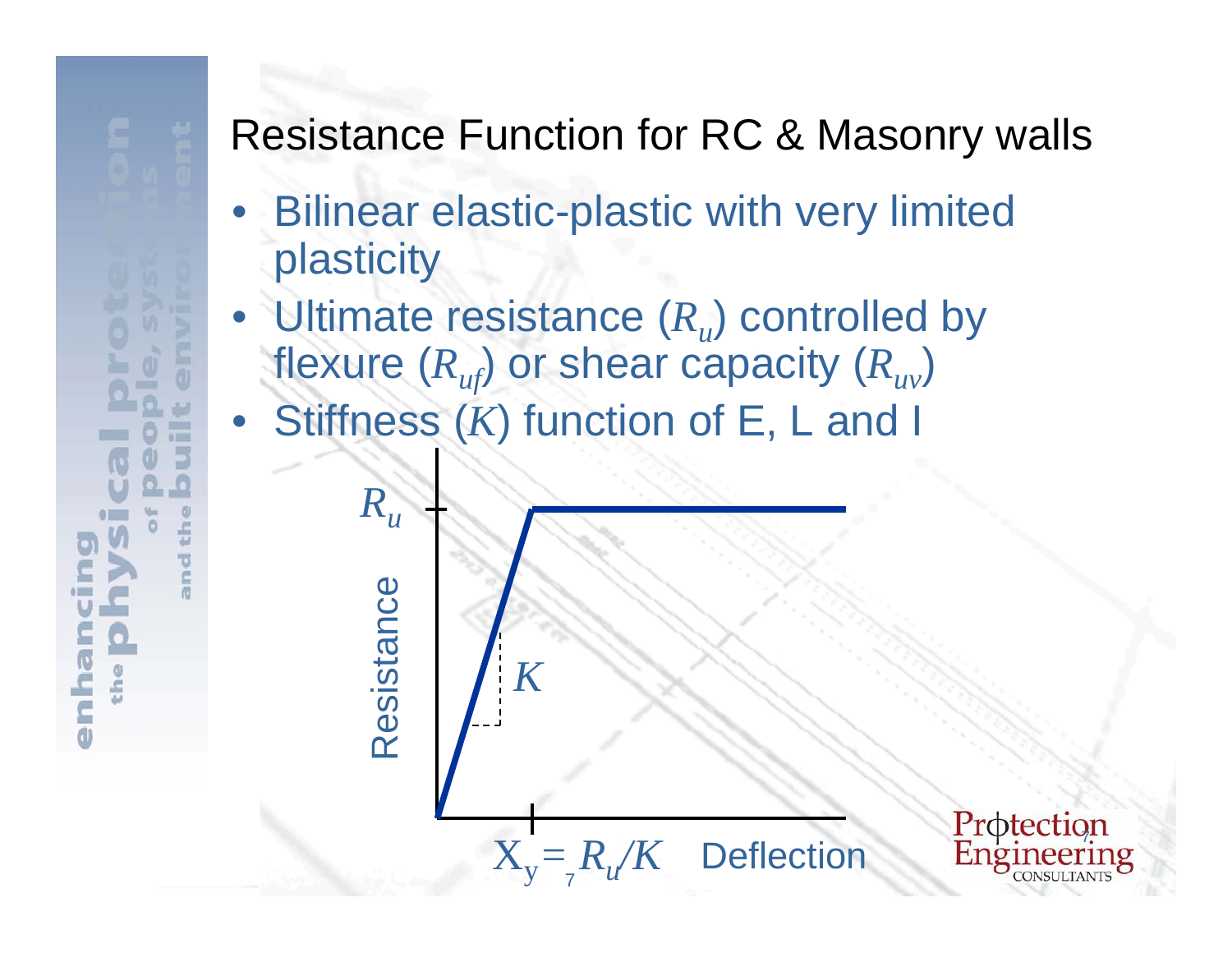

# Ultimate

•Simply supported component :

•Ultimate dynamic moment capacity  $M_{du}$ :



 $M_{du} = A_f f_f(\lambda)$ 

 $\mathcal{E}_c$  $F_c$  $\mathcal{C}_{\mathcal{C}}$  $\mathcal{E}_s$  $F_s$  or  $F_v$  $-F_{fe}$  $\varepsilon_{fe}$   $\varepsilon_{bi}$ 

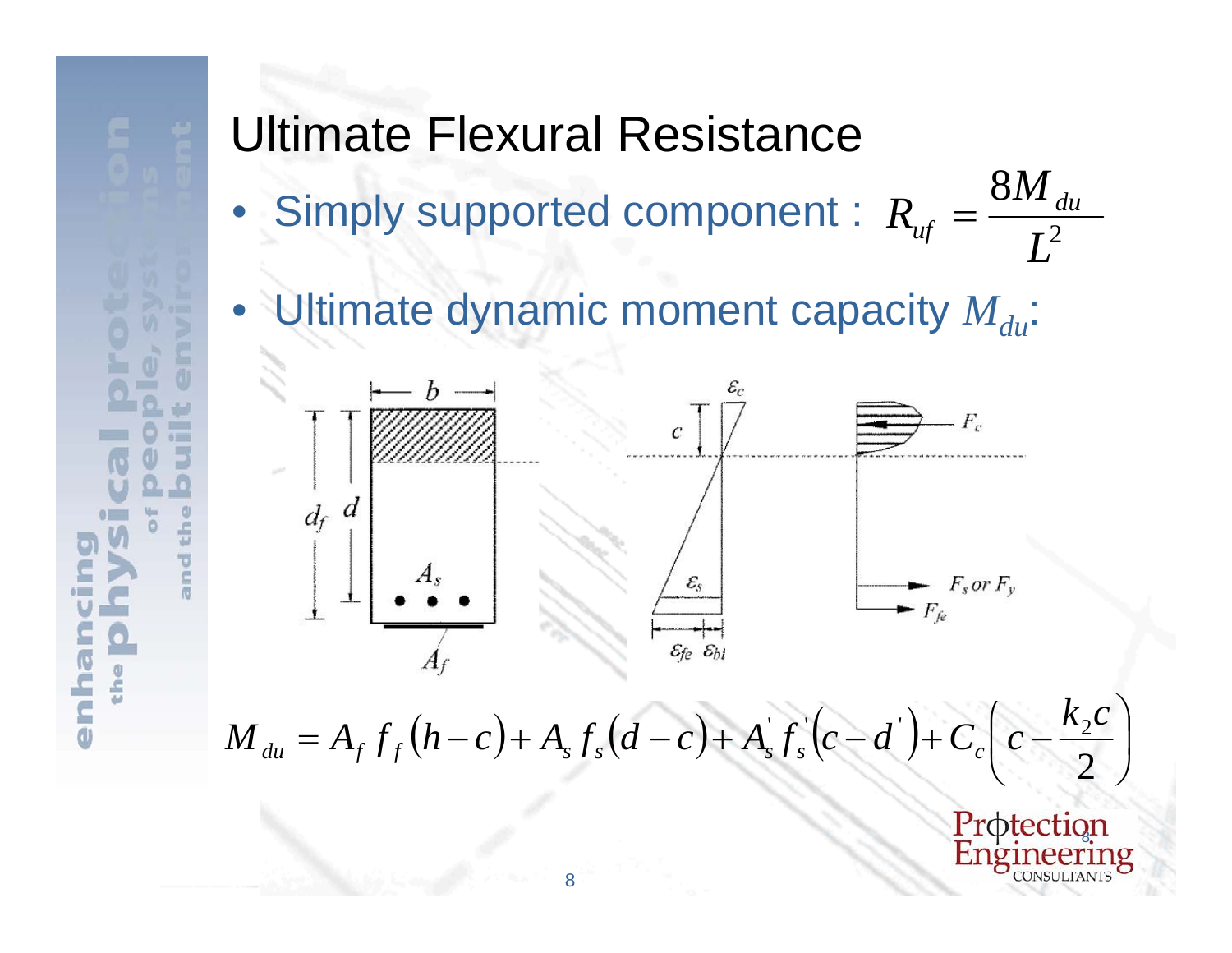# **Ultimate**

- • Calculation of ultimate moment capacity based on ACI 440.2R and ACI 318-05
- Include steel and concrete SIF and DIF for blast design (UFC 3-340-02)
- No SIF or DIF factors for FRP
- Controlling modes:
	- **Crushi**ng:  $\varepsilon_{cu}$ = 0.003 (RC) or 0.0025 (Masonry)
	- **Rupture or debonding of FRP laminate**
	- Reinforcing steel yields but will not strain to failure (ductile)
- FRP is elastic-brittle and strength limited by:
	- $\mathcal{L}_{\mathcal{A}}$  $-$  **Environmental reduction factor**  $(C_e)$

 $\mathcal{L}_{\mathcal{A}}$  $-$  Bond coefficient for blast loading  $(K_{\rm \scriptscriptstyle mb})$ 

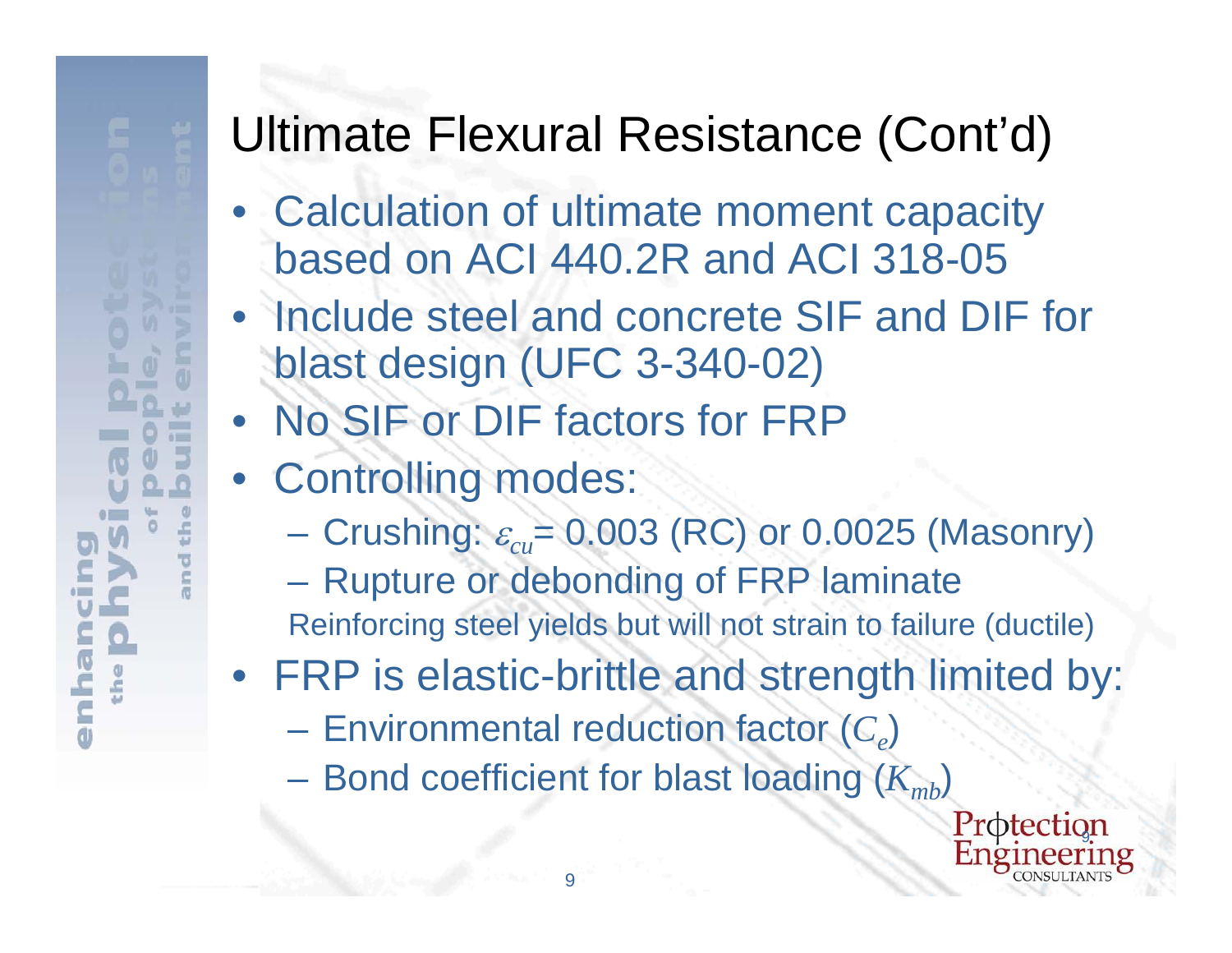



面

ŵ **East** ы

> $\circledcirc$ éh

> > and

ŏ

 $\bullet$ 

the

ha

 $\overline{\epsilon}$ d

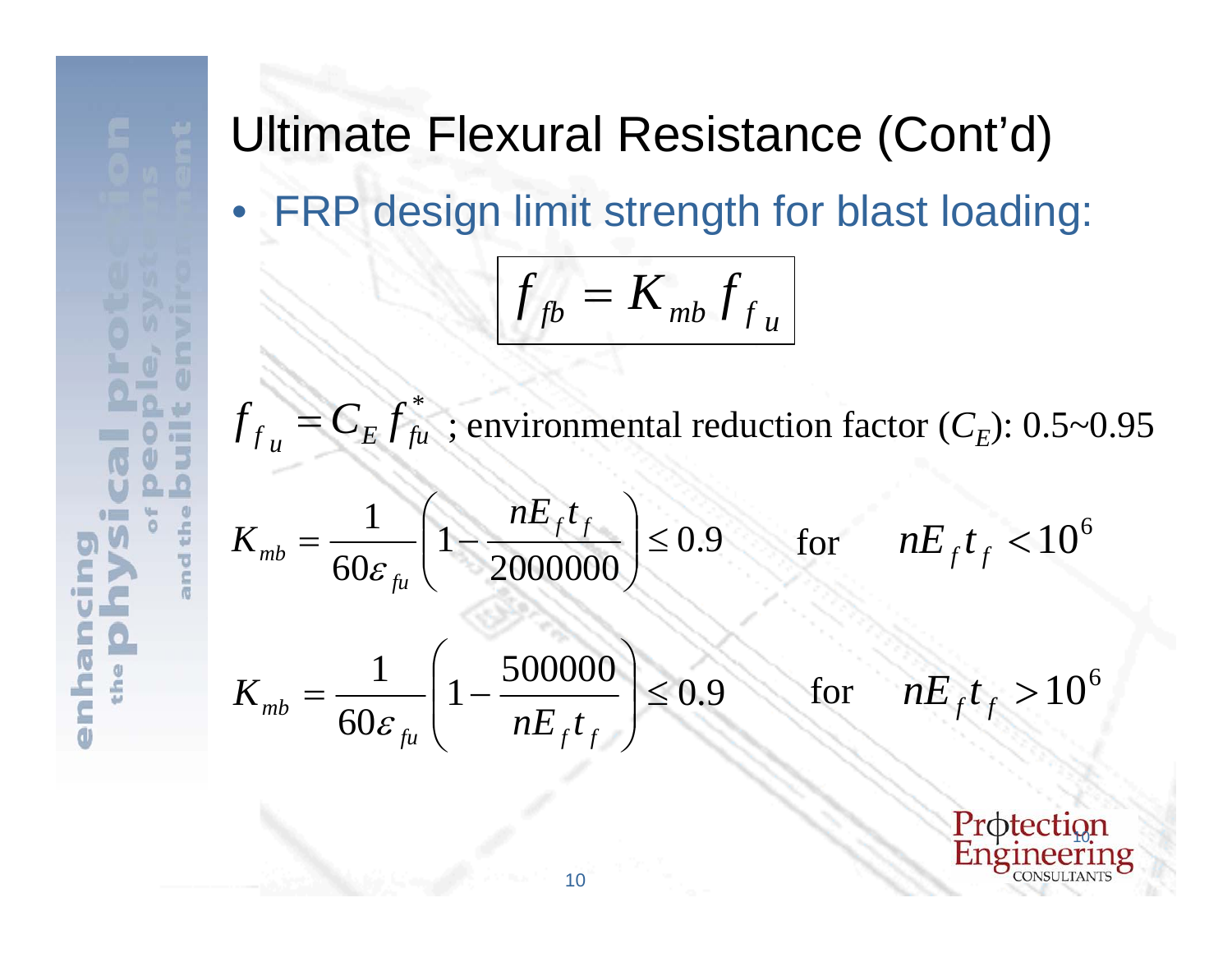

# Ultimate

 $({\bm C}_{{\bm \nu}} {\bm L}$ *VR uv*  $\equiv$ 

## •Shear capacity per unit width,  $V_{cap} = V_c$  or  $V_m$ :

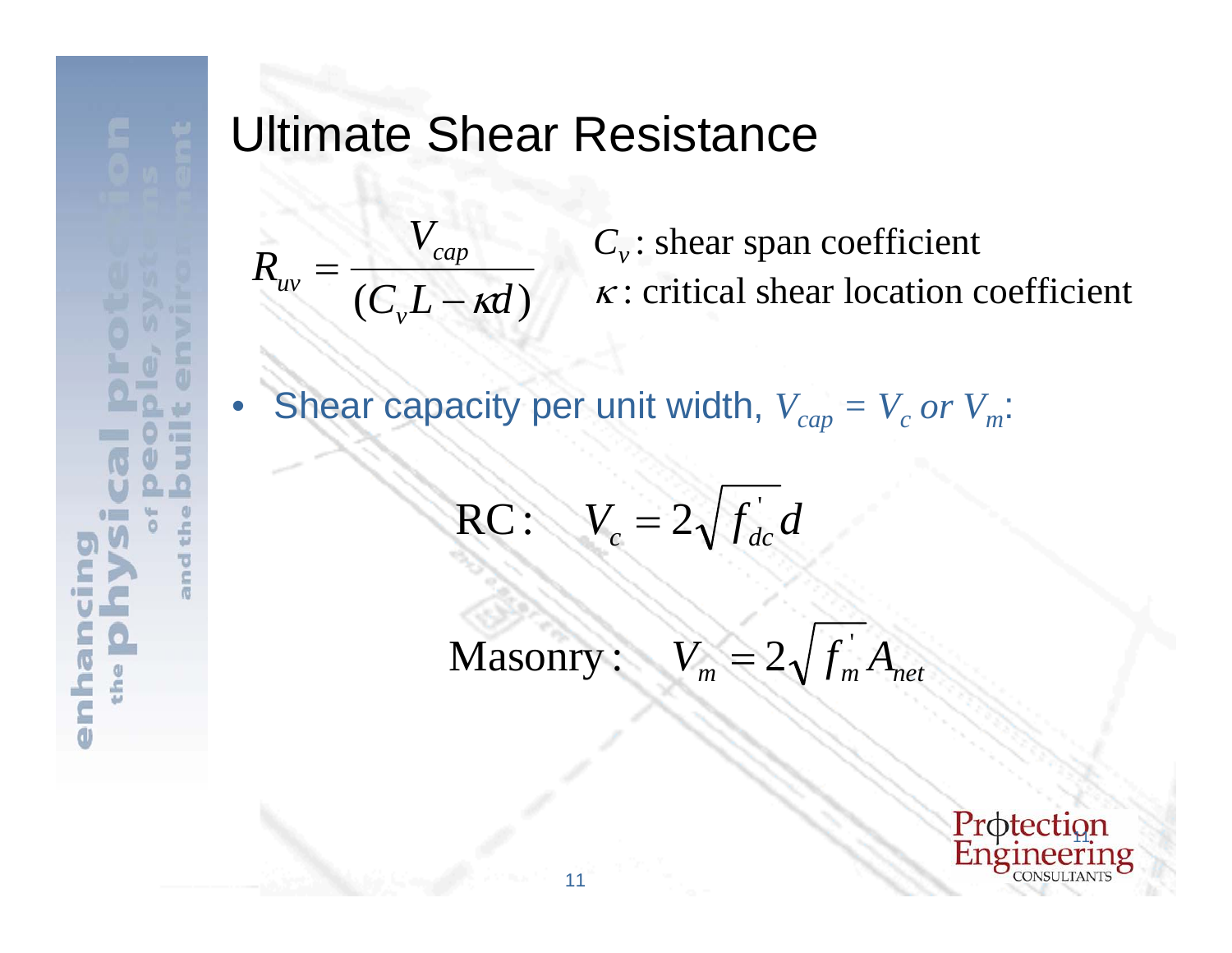# Flexural

• For one-way uniformly loaded members with simple supports (most common conditions for walls)

- • Different constants for different boundary conditions (PDC-TR 06-01)
- •Moment of inertia changes from uncracked ( $I_g$ ) to fully cracked ( $I_{cr}$ ) during blast response
	- I<sub>cr</sub> based on FRP and any steel reinforcement
- • Comparison between SDOF results and blast test data showed that *I<sub>cr</sub>* provide significantly more accurate results

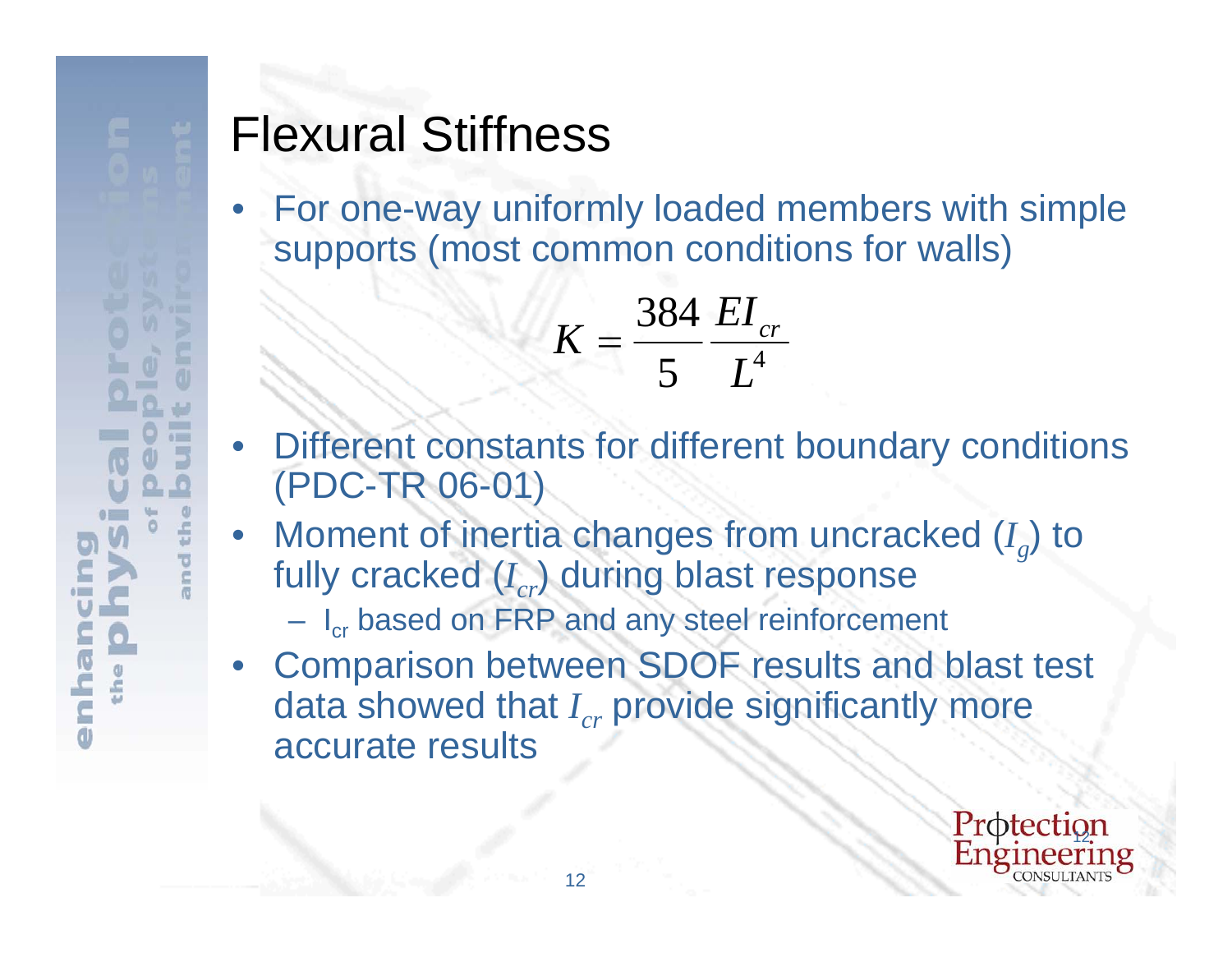## Resistance Supported



Note: *Ru* is the lesser of *Ruf* or *Ruv*

 $X_{v}$  Deflection

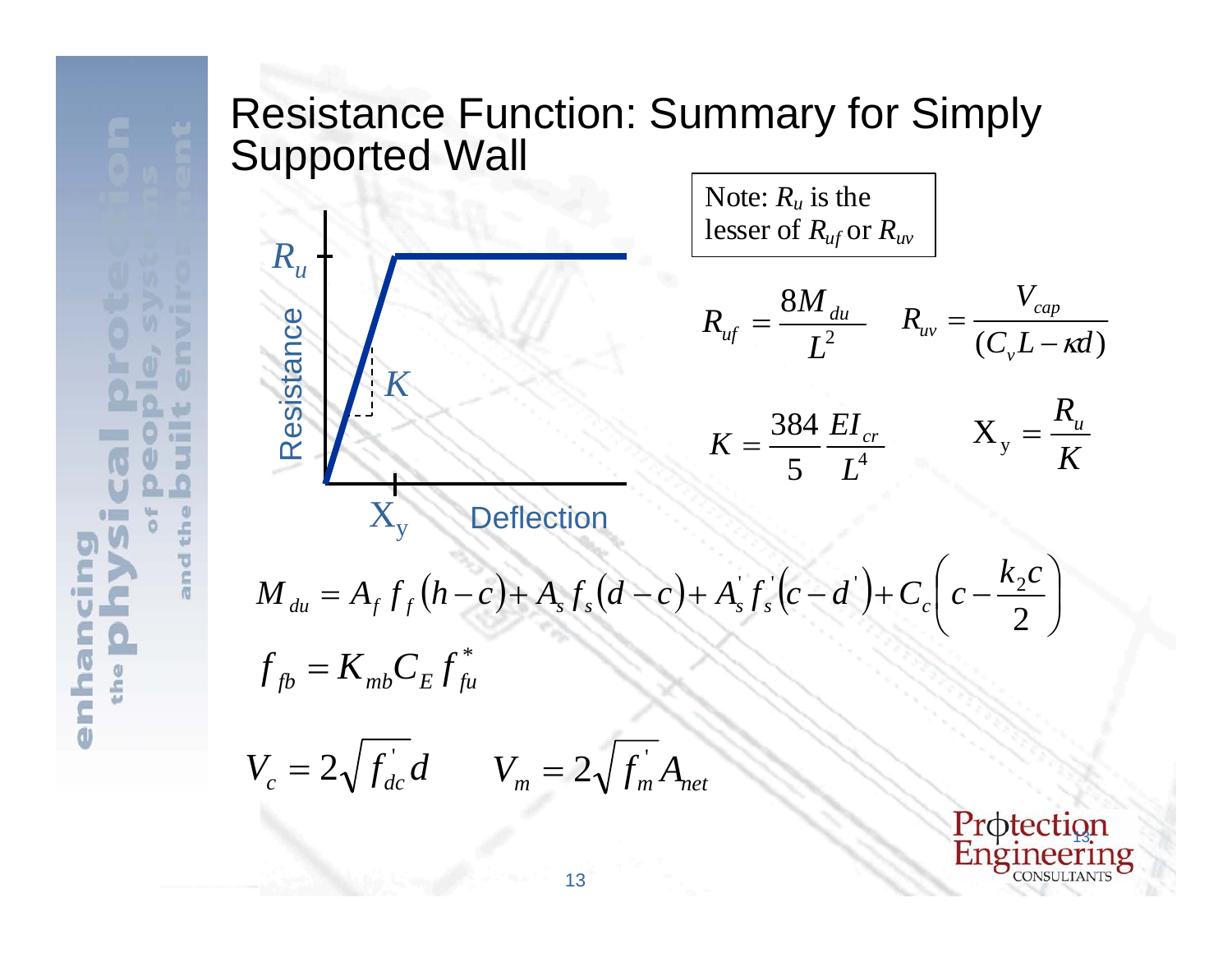

# Comparis





## Test walls in BakerRisk shock tube

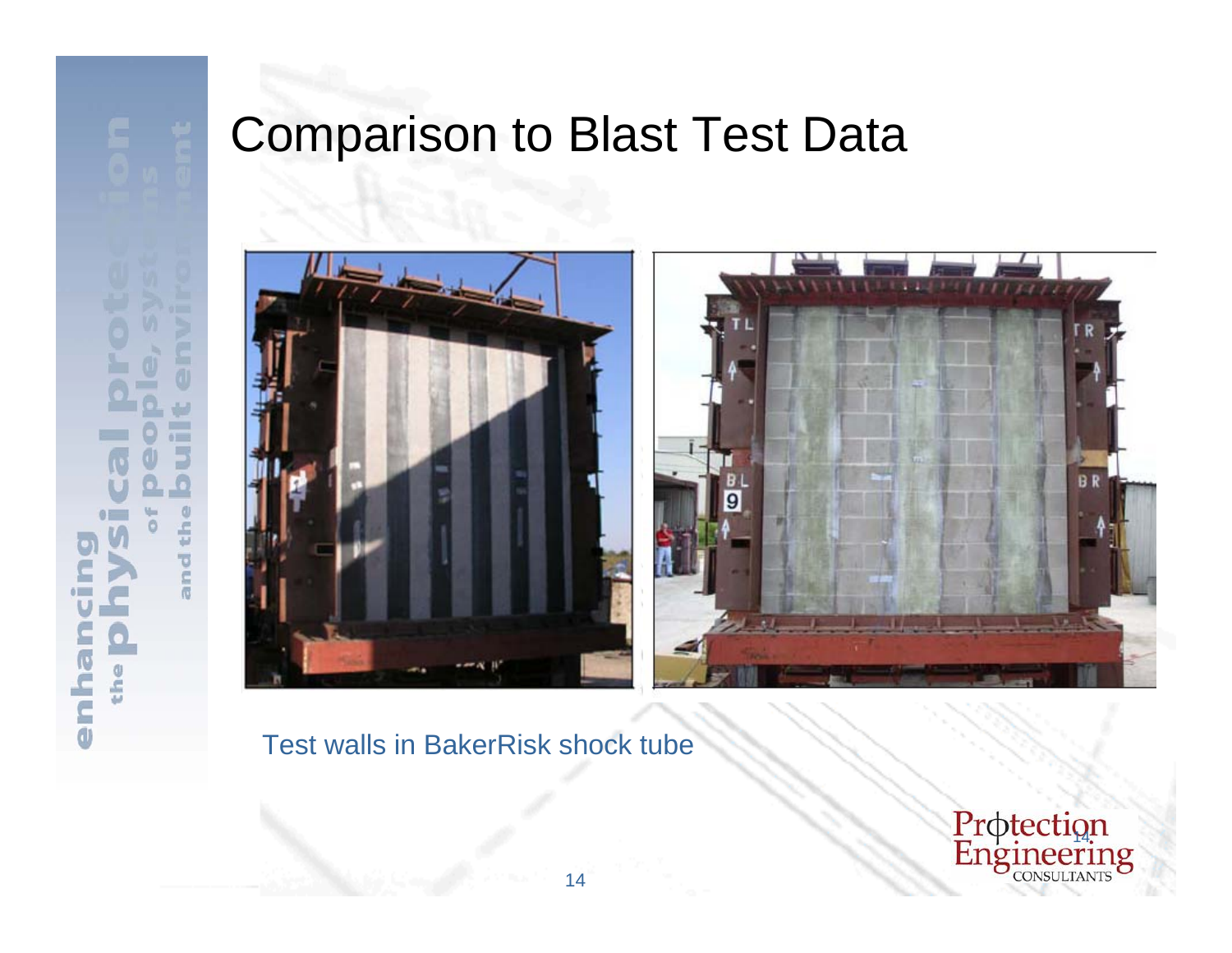# **Comparis**

- • Shock tube tests on RC and Masonry walls upgraded with **FRP** composites
	- Test data performed by BakerRisk and made available by test sponsors
	- $-$  11 tests on concrete walls upgraded with Carbon FRP
	- 24 test on reinforced and unreinforced masonry walls upgraded with E-glass FRP and Aramid FRP (Kevlar)
- •Design methodology was incorporated beta version of SBEDS and used to calculate response of walls
- $\bullet$ Measured blast loads were used in the analysis
- $\bullet$ Environmental factor  $C_F$  was set to 1.0
- Protection  $\bullet$  Measured and calculated maximum deflection, peak dynamic reactions and response mode (flexural or shear) were compared

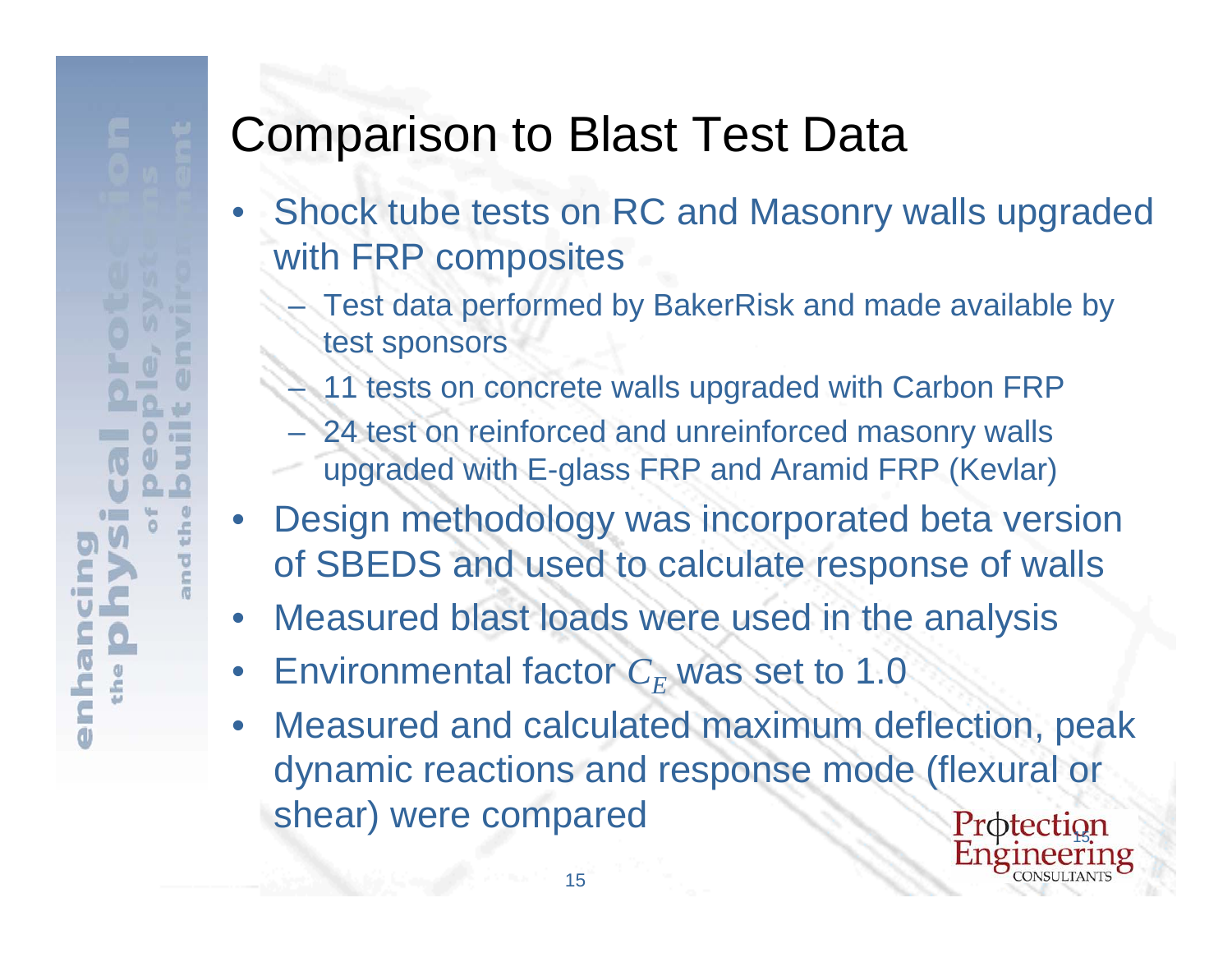



e

 $\subset$ đ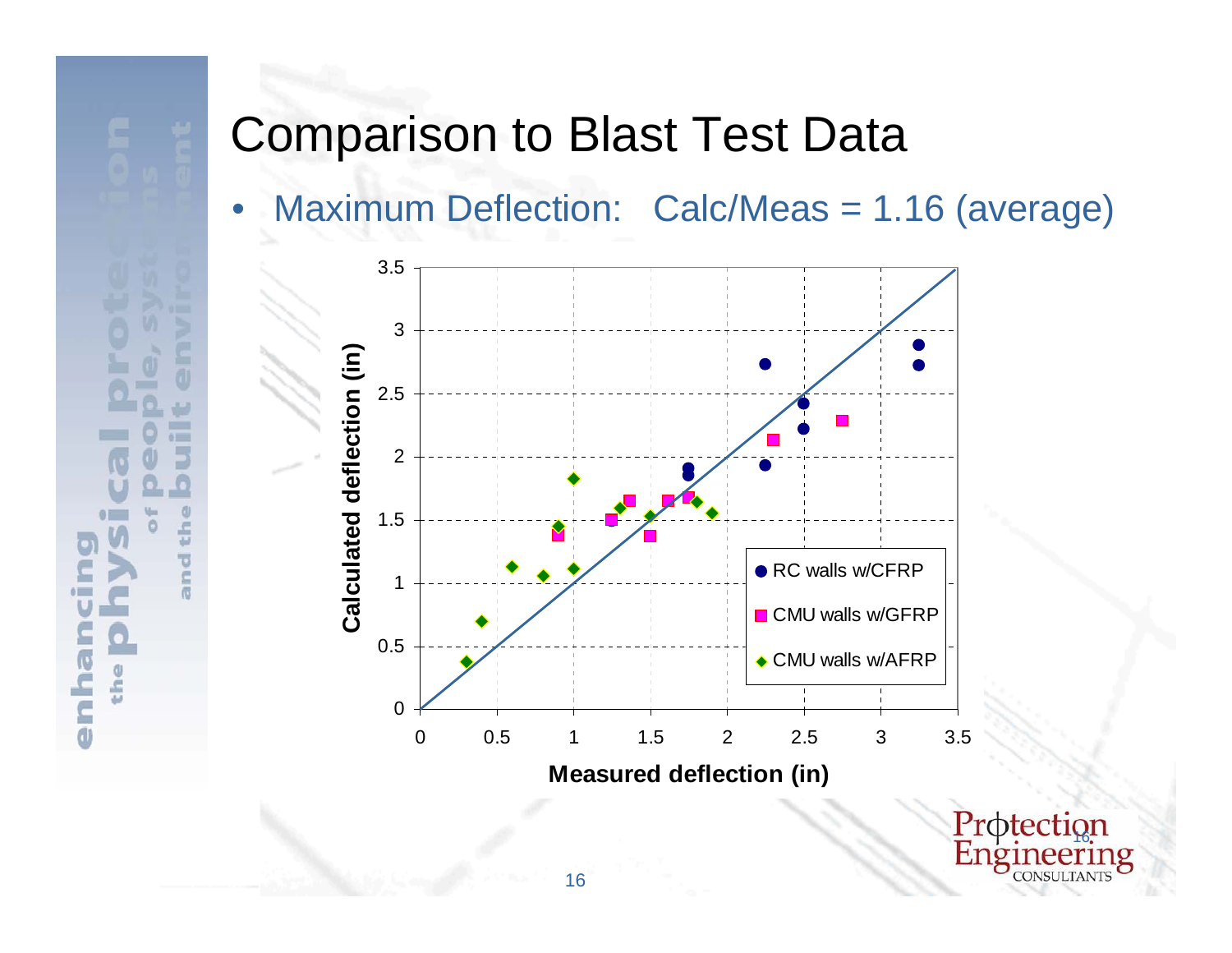

 $\subset$ đ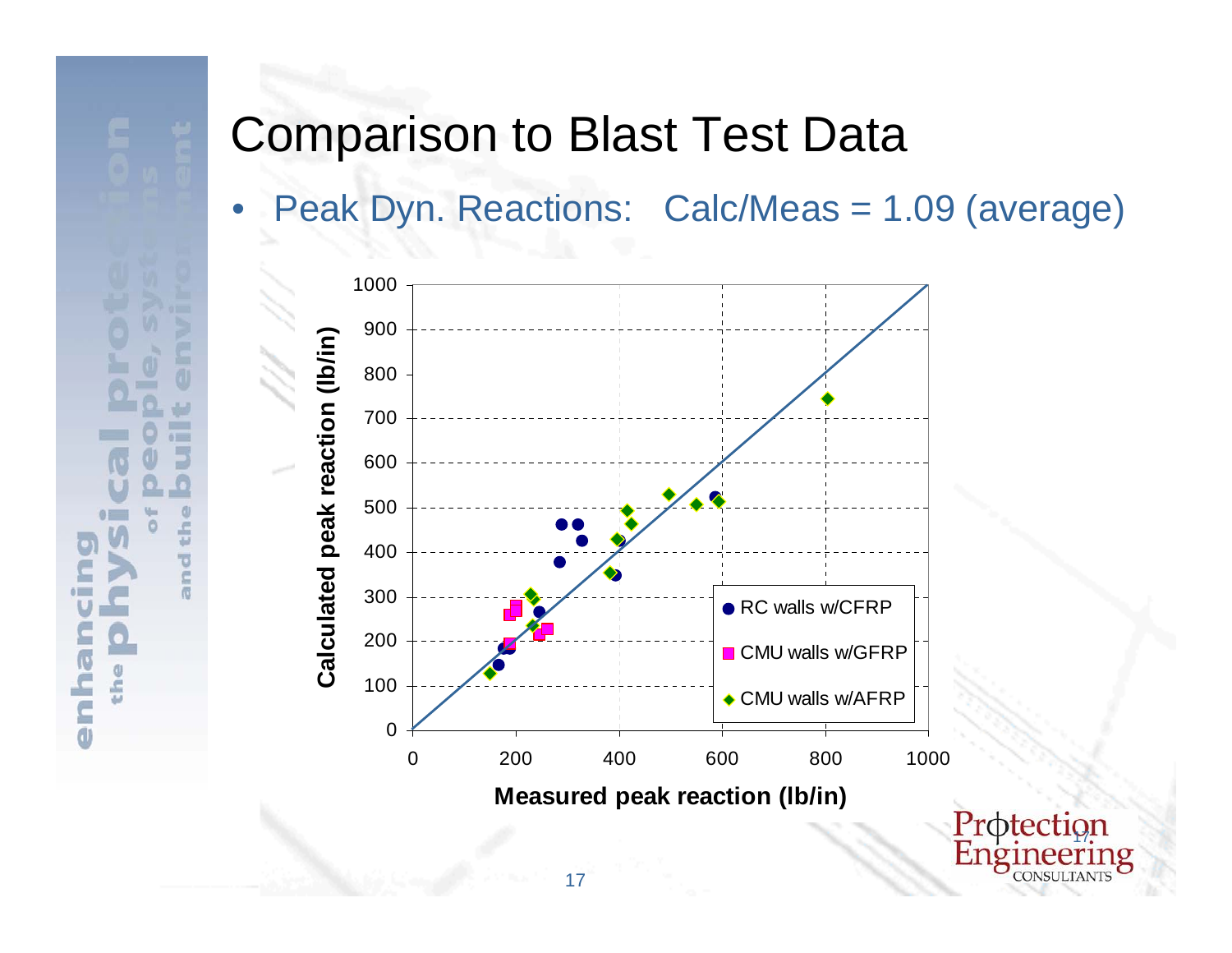- • Response criteria for brittle components are typically based on Ductility Ratios  $(\mu)$
- •Ductility ratio was calculated for tests specimens (Meas. max. defl.)/(Calc. yield defl.)
- •Separate response criteria developed for flexural and shear response:
	- 1) Established set of Damage Levels
		- 2) Plot and correlate observed Ductility Ratios and Damage Levels
		- 3) Establish upper and lower bound limits for Ductility Ratios defining each Damage Level
- • Response limits err on the conservative side compared to scatter in the data but not necessarily conservative for all outliers

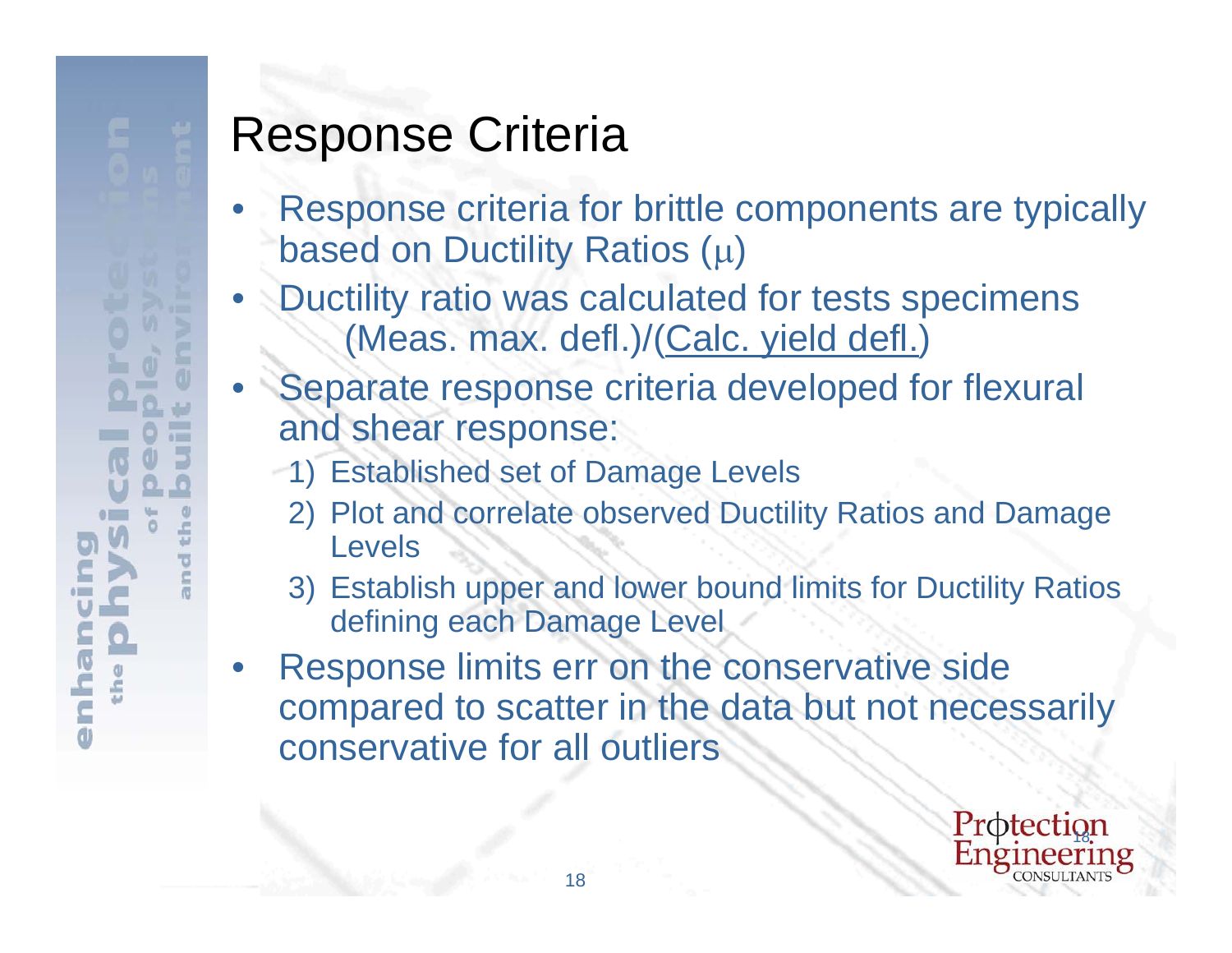| <b>Observed</b><br><b>Damage Level</b><br><b>Categories</b> | <b>Wall Damage Included in</b><br><b>Category</b>              | <b>Corresponding</b><br><b>PDC Damage</b><br><b>Level</b> |
|-------------------------------------------------------------|----------------------------------------------------------------|-----------------------------------------------------------|
| Minor                                                       | Minor cracking in wall and<br>epoxy. Minor FRP<br>delamination | <b>Moderate</b>                                           |
| <b>Moderate</b>                                             | Significant delamination of<br><b>FRP</b>                      | <b>Moderate</b>                                           |
| <b>Severe</b>                                               | Severe cracking of wall                                        | <b>Severe</b>                                             |
| <b>Collapse</b>                                             | Wall failed within 10 ft of test<br>structure                  | <b>Hazardous</b><br><b>Failure</b>                        |
| <b>Blow Out</b>                                             | Parts of wall blown 10 ft<br>away from test structure          | <b>Collapse</b>                                           |

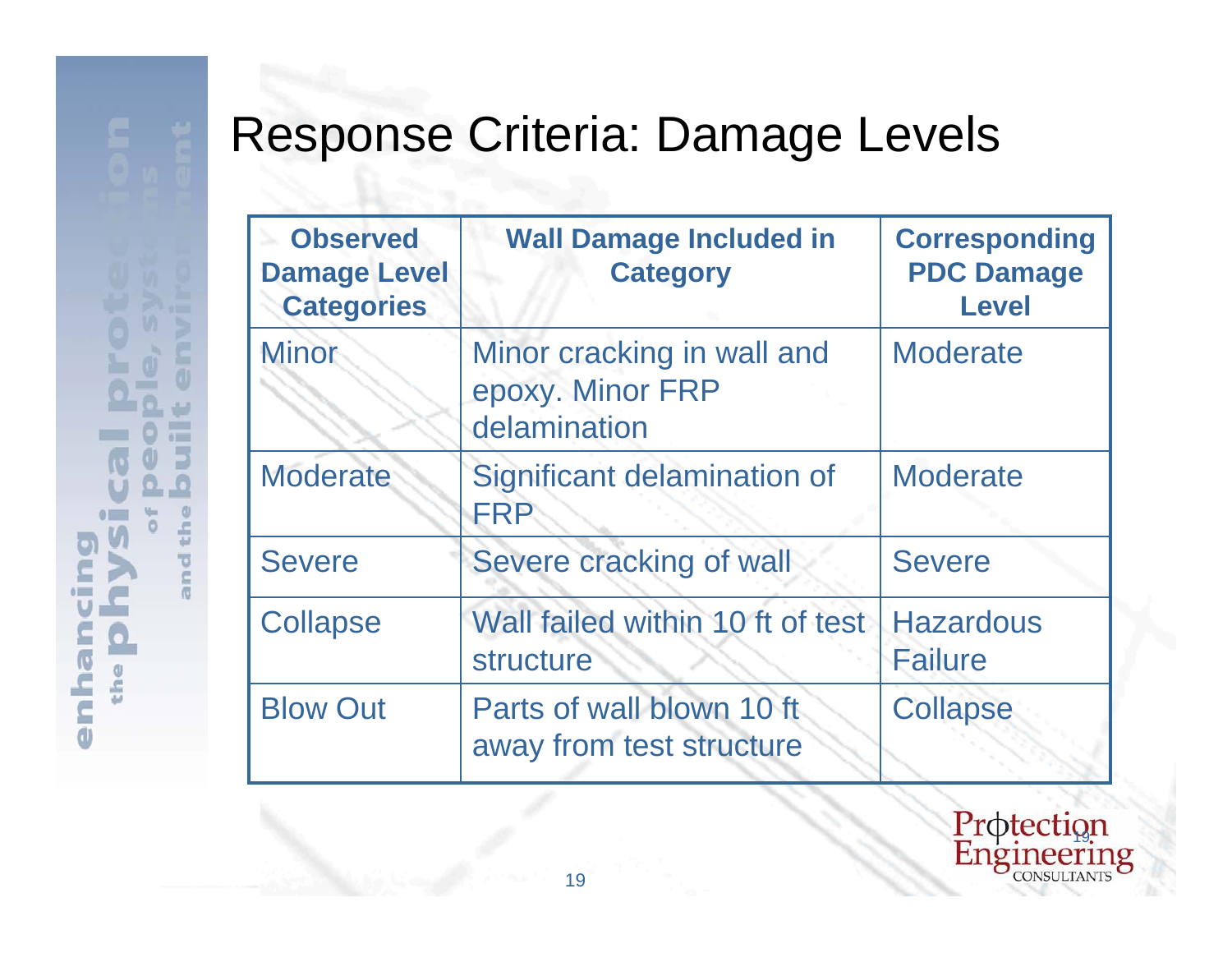面

W

 $01-1$ E.

ы

 $\omega$ 

th

and

W. Ô

ueuue

 $\bullet$ 

the

## •Observed damage and ductility ratios: RC Walls



ng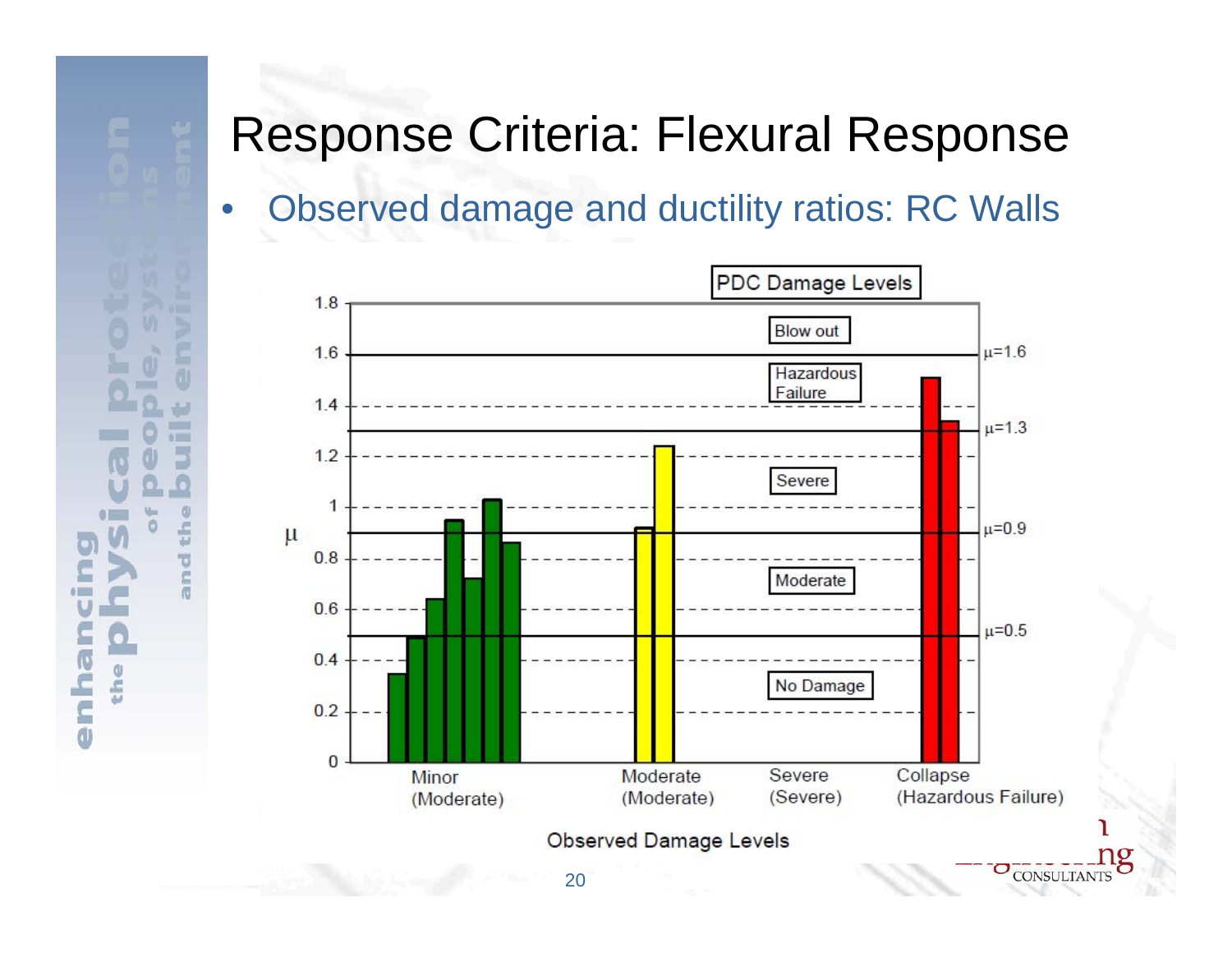面

ليبار

 $\sim$  $01-1$ 

> E. ы

> > $\omega$

th

ind

價

W.

 $\circ$ 

nian

**a** 

 $\bullet$ 

the

## •Observed damage and ductility ratios: Masonry Walls

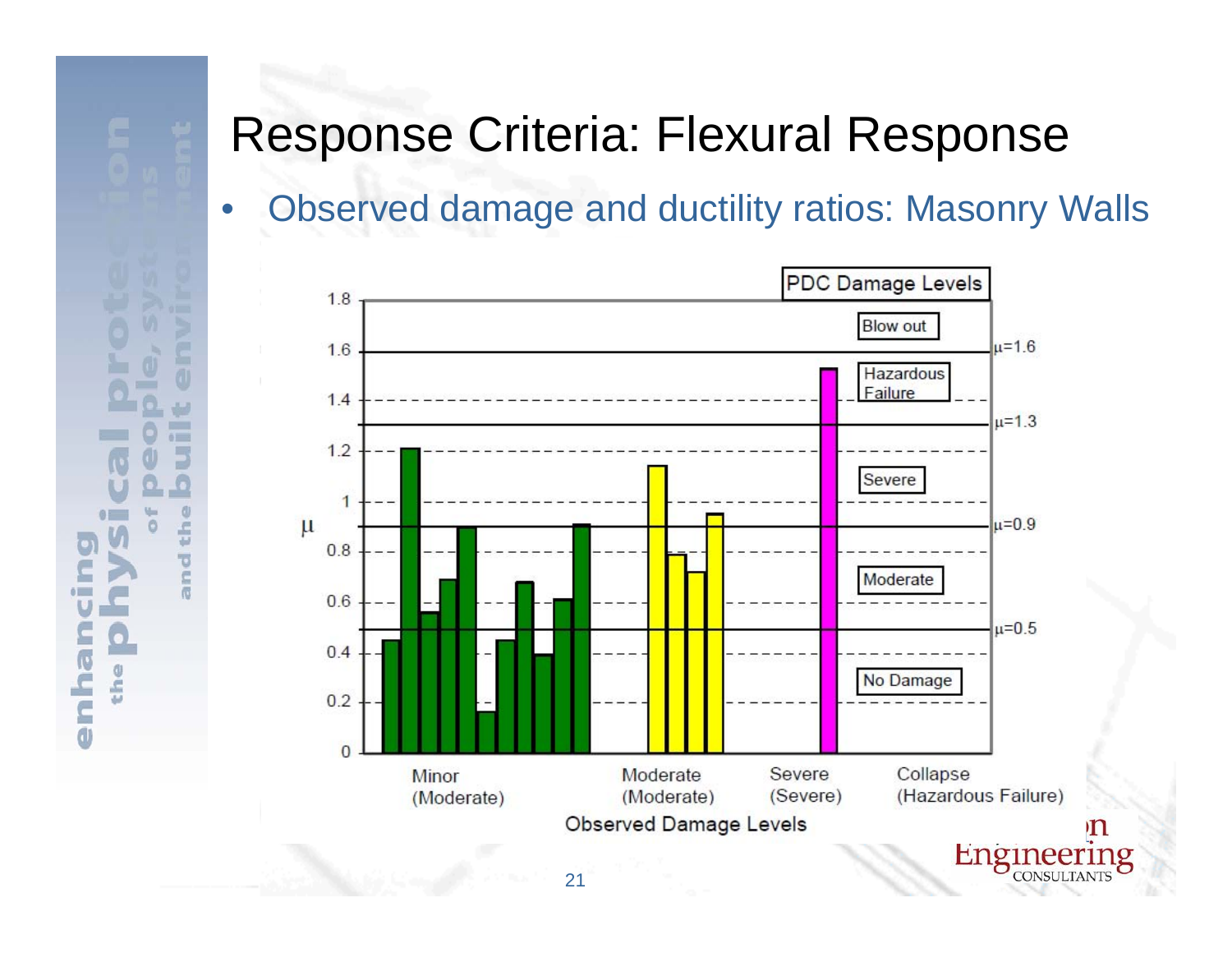面

 $01$ m

the

nd 價

 $\overline{\phantom{0}}$ 

nhan

d

 $\bullet$ 

the

• Proposed Ductility Ratio Limits for flexural response of RC and Masonry walls upgraded with FRP

| <b>PDC Damage</b>        | <b>Observed Damage Level</b> | <b>Ductility</b>     |
|--------------------------|------------------------------|----------------------|
| <b>Level</b>             |                              | <b>Ratio</b>         |
| No Damage                | N/A                          | $\mu \leq 0.5$       |
| <b>Moderate</b>          | <b>Minor and Moderate</b>    | $0.5 < \mu \leq 0.9$ |
| <b>Severe</b>            | <b>Severe</b>                | $0.9 < \mu \le 1.3$  |
| <b>Hazardous Failure</b> | <b>Collapse</b>              | $1.3 < \mu \le 1.6$  |
| <b>Blow Out</b>          | <b>Blow Out</b>              | $\mu > 1.6$          |

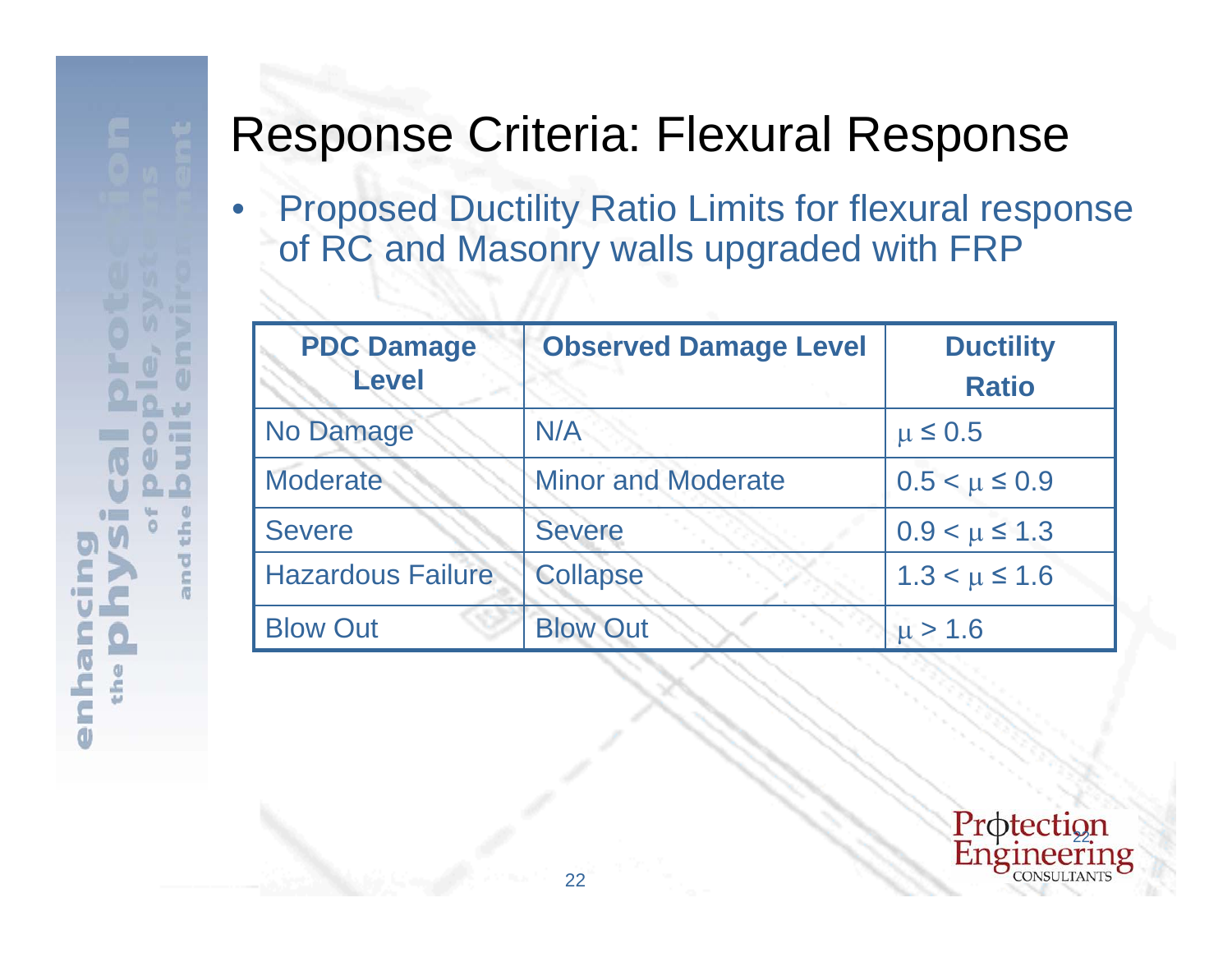$\circ$ 

the

hair

C

d

## •Observed damage and ductility ratios: Masonry Walls

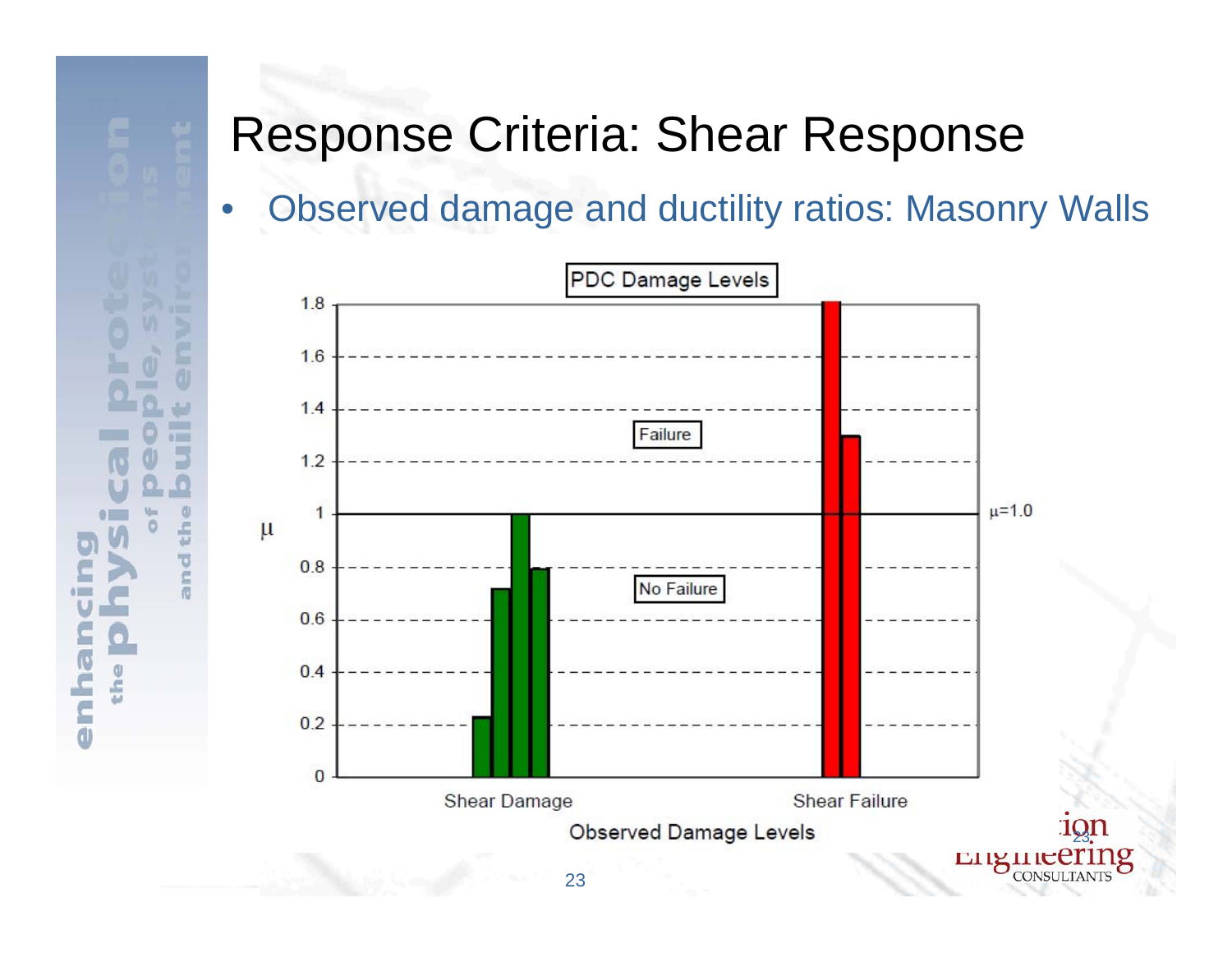面

 $01 -$ E. ш

the

ind 價

**Uleu** 

 $\overline{\mathsf{C}}$ d

 $\bullet$ 

the

• Proposed Ductility Ratio Limits for Shear Response of RC and Masonry walls upgraded with FRP

| <b>PDC Damage</b><br>Level *                                 | <b>Observed Damage Level</b> | <b>Maximum</b><br><b>Ductility</b> |  |  |
|--------------------------------------------------------------|------------------------------|------------------------------------|--|--|
| <b>No Failure</b>                                            | Moderate shear damage        | $\mu \leq 1.0$                     |  |  |
| <b>Failure</b>                                               | <b>Shear Failure</b>         | $\mu > 1.0$                        |  |  |
| * The PDC does not have explicitly defined damage levels for |                              |                                    |  |  |
| shear, but it required prevention of shear failure.          |                              |                                    |  |  |